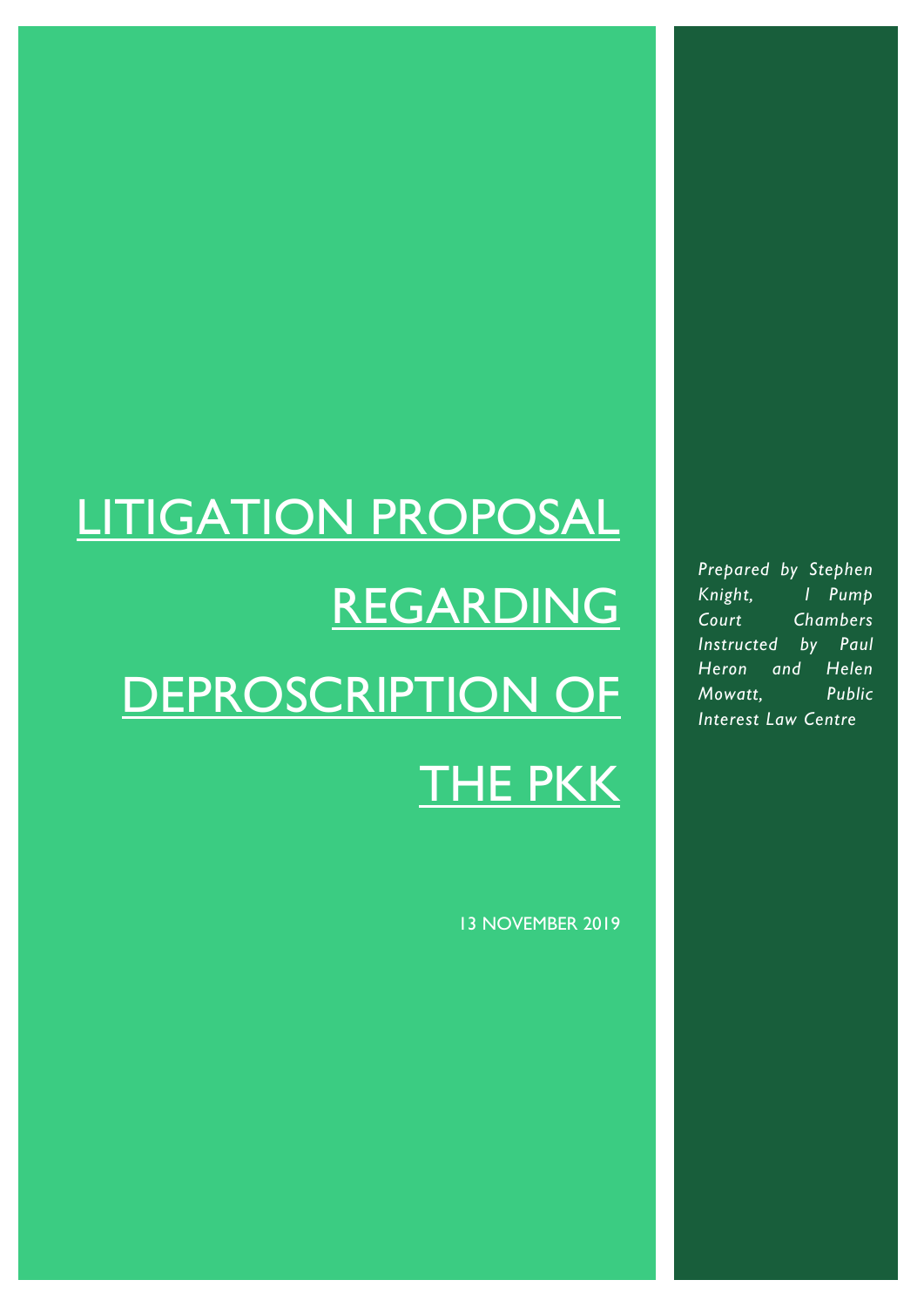# **Contents**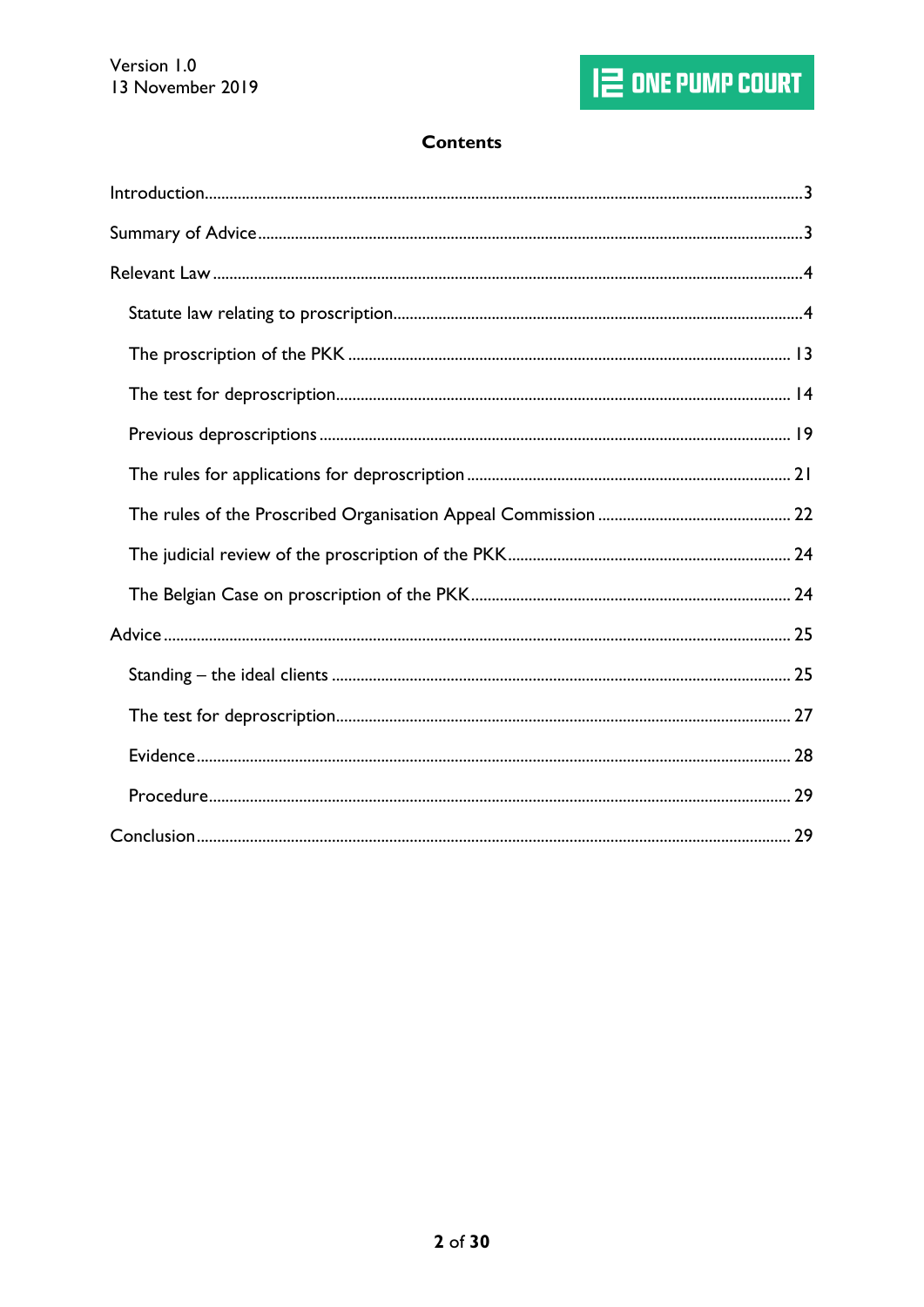# **Litigation Proposal Regarding Deproscription of the PKK on behalf of The Public Interest Law Centre**

#### <span id="page-2-0"></span>**Introduction**

- 1. I am instructed by the Public Interest Law Centre to produce a proposal for litigation aimed at the de-proscription of the Kurdistan Workers Party ("**the PKK**" or "**the Party**"), on behalf of clients within the Kurdish community.
- 2. The PKK is a democratic confederalist political party dedicated to self-determination for the Kurdish people, primarily in Turkey but also within other parts of Kurdistan. The PKK was originally founded as a Marxist-Lenninst liberation organisation, and for several years fought a war for independence against the Turkish state. During the course of this war both sides arguably committed acts of terrorism. However, the PKK has significantly shifted its political positions since then. The PKK no longer seeks the creation of a Turkish state. One of the PKK's founder members, Abdullah Öcallan has been held for years on the Turkish prison island of İmralı. Mr Öcallan continues to be the figurehead of the Party. The Party, through Mr Öcallan, previously declared a ceasefire in its battle against the Turkish state. Around the same time, at the instigation of the Turkish state, the Party was proscribed in the United Kingdom.
- 3. The PKK is seen by the Kurdish community in the United Kingdom and elsewhere as its legitimate political representative. Nonetheless, any participation in its activities remains proscribed. As such, I am asked to advise on a litigation strategy to secure the deproscription of the PKK.

#### <span id="page-2-1"></span>**Summary of Advice**

- 4. An application to the Home Secretary can be made for deproscription of the PKK. See ¶¶ [17,](#page-7-0) [43,](#page-20-1) and [70 below.](#page-28-2)
- 5. The rules on standing for an application (and any subsequent appeal) are very tightly constrained. Only the organisation itself or a person affected by the organisation's proscription can make an application. See ¶¶ [17](#page-7-0) to [18,](#page-7-1) [43,](#page-20-1) [46,](#page-21-1) and [57](#page-24-2) to [62 below.](#page-25-0)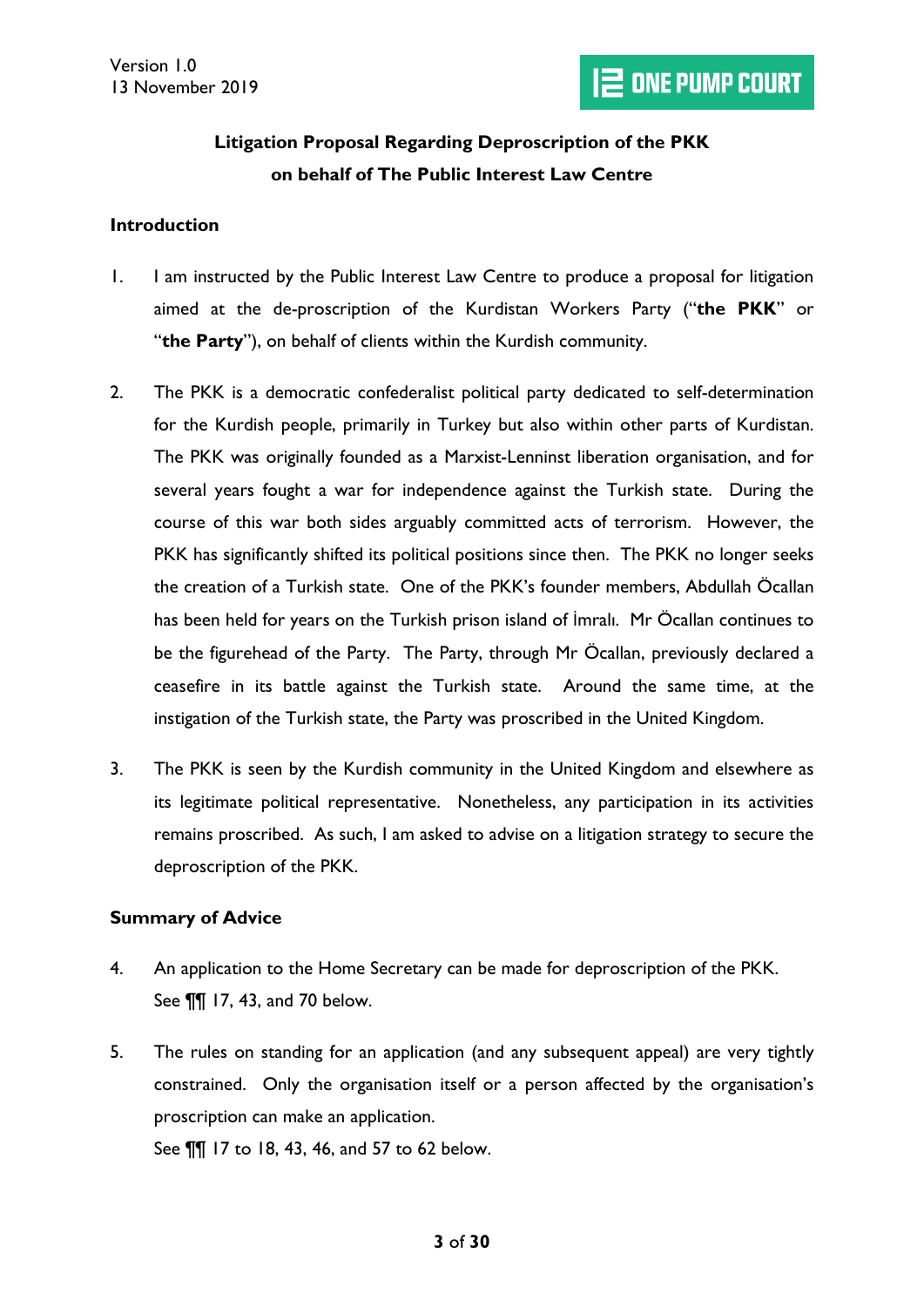- 6. There is a limited immunity from prosecution available to people who participate in deproscription applications. See ¶¶ [23](#page-9-0) to [27,](#page-11-0) and [59](#page-24-3) to [61 below.](#page-25-1)
- 7. The test for deproscription has 2 stages. Stage 1: Does the Home Secretary honestly and on reasonable grounds believe that at the time of the decision the organisation "is concerned in terrorism"? If not, then she must deproscribe. If so, then consider stage 2. Stage 2: in the exercise of the Home Secretary's discretion, should the organisation remain proscribed?

See ¶¶ [31](#page-13-1) to [38,](#page-18-1) and [63](#page-26-1) to [65 below.](#page-26-2)

- 8. If the deproscription application to the Home Secretary is refused, then there is a right of appeal to the Proscribed Organisation Appeals Commission ("**the Commission**"). This application is on judicial review principles. See ¶¶ [19,](#page-7-2) [44](#page-21-2) to [51,](#page-22-0) [66,](#page-26-3) and [71 below.](#page-28-3)
- 9. The evidence-gathering exercise for the application must be thorough and complete before the application is made to the Home Secretary. No further evidence can be added on an appeal without the permission of the Commission. See ¶¶ [17,](#page-7-0) and [67](#page-27-1) to [69 below.](#page-27-2)
- 10. If the Commission refuses an appeal, then there is an onward right of appeal to the Court of Appeal, and the Supreme Court. See ¶¶ [22,](#page-8-0) [50](#page-22-1) and [72 below.](#page-28-4)

# <span id="page-3-0"></span>**Relevant Law**

#### <span id="page-3-1"></span>*Statute law relating to proscription*

11. The Terrorism Act 2000 s 3 created the regime of proscribing "terrorist" organisations. The Act gives the Home Secretary the power to proscribe and deproscribe an organisation by amending Schedule 2 of the Terrorism Act 2000 (s 3(3)). An organisation can only be added to the list if the Home Secretary "*believes that it is concerned in terrorism*" (s 3(4)). A list of factors to take into account in determining whether an organisation is concerned in terrorism is then provided (ss 3(5) to 3(5C)). The provision provides insofar as is relevant as follows: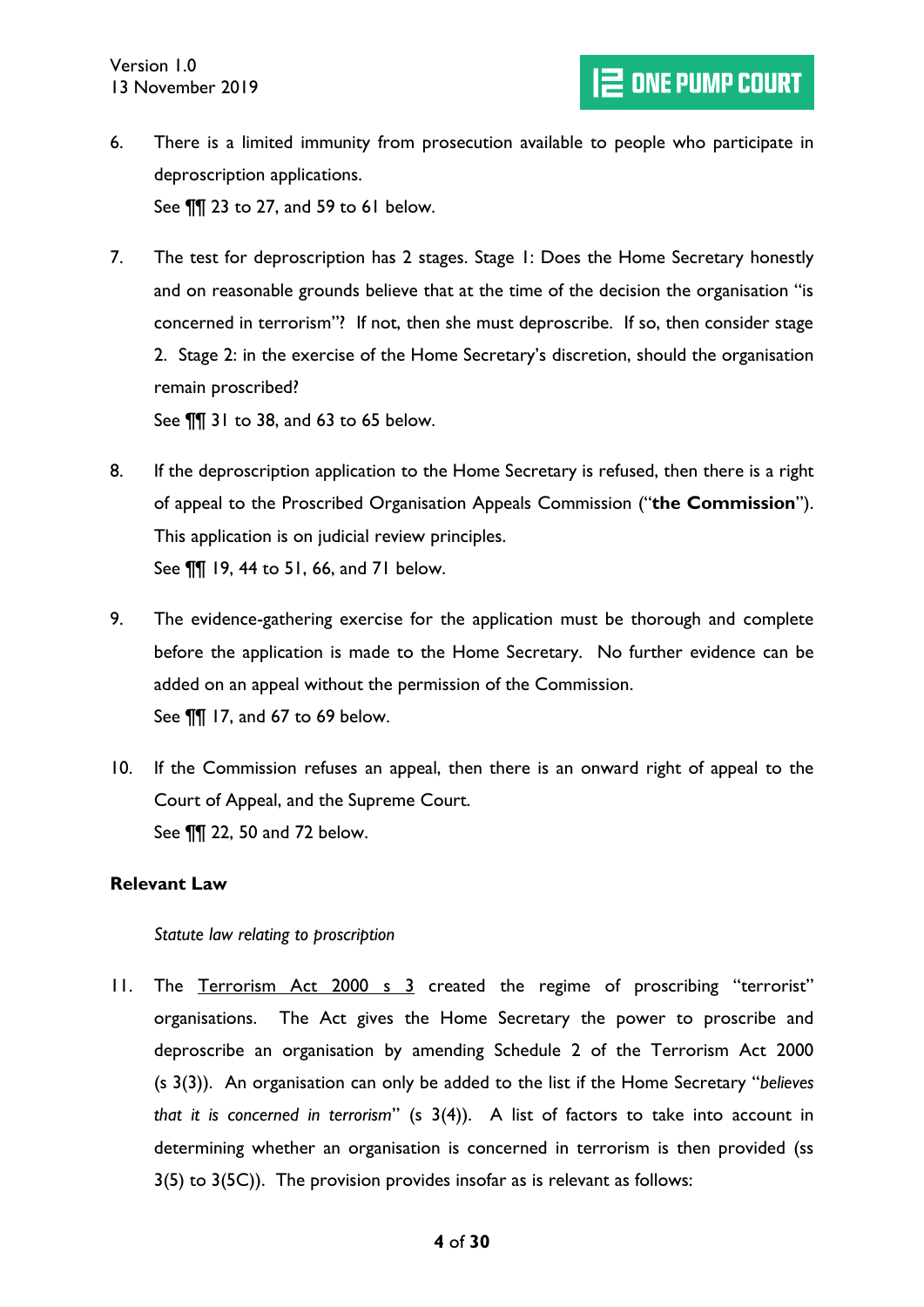"3.— Proscription.

(1) For the purposes of this Act an organisation is proscribed if–

(a) it is listed in Schedule 2, or

(b) it operates under the same name as an organisation listed in that Schedule.

# […]

(3) The Secretary of State may be order–

(a) add an organisation to Schedule 2;

(b) remove an organisation from that Schedule;

(c) amend that Schedule in some other way.

(4) The Secretary of State may exercise his power under subsection (3)(a) in respect of an organisation only if he believes that it is concerned in terrorism.

(5) For the purposes of subsection (4) an organisation is concerned in terrorism if it–

(a) commits or participates in acts of terrorism,

(b) prepares for terrorism,

(c) promotes or encourages terrorism, or

(d) is otherwise concerned in terrorism.

(5A) The cases in which an organisation promotes or encourages terrorism for the purposes of subsection (5)(c) include any case in which activities of the organisation–

(a) include the unlawful glorification of the commission or preparation (whether in the past, in the future or generally) of acts of terrorism; or

(b) are carried out in a manner that ensures that the organisation is associated with statements containing any such glorification.

(5B) The glorification of any conduct is unlawful for the purposes of subsection (5A) if there are persons who may become aware of it who could reasonably be expected to infer that what is being glorified, is being glorified as–

(a) conduct that should be emulated in existing circumstances, or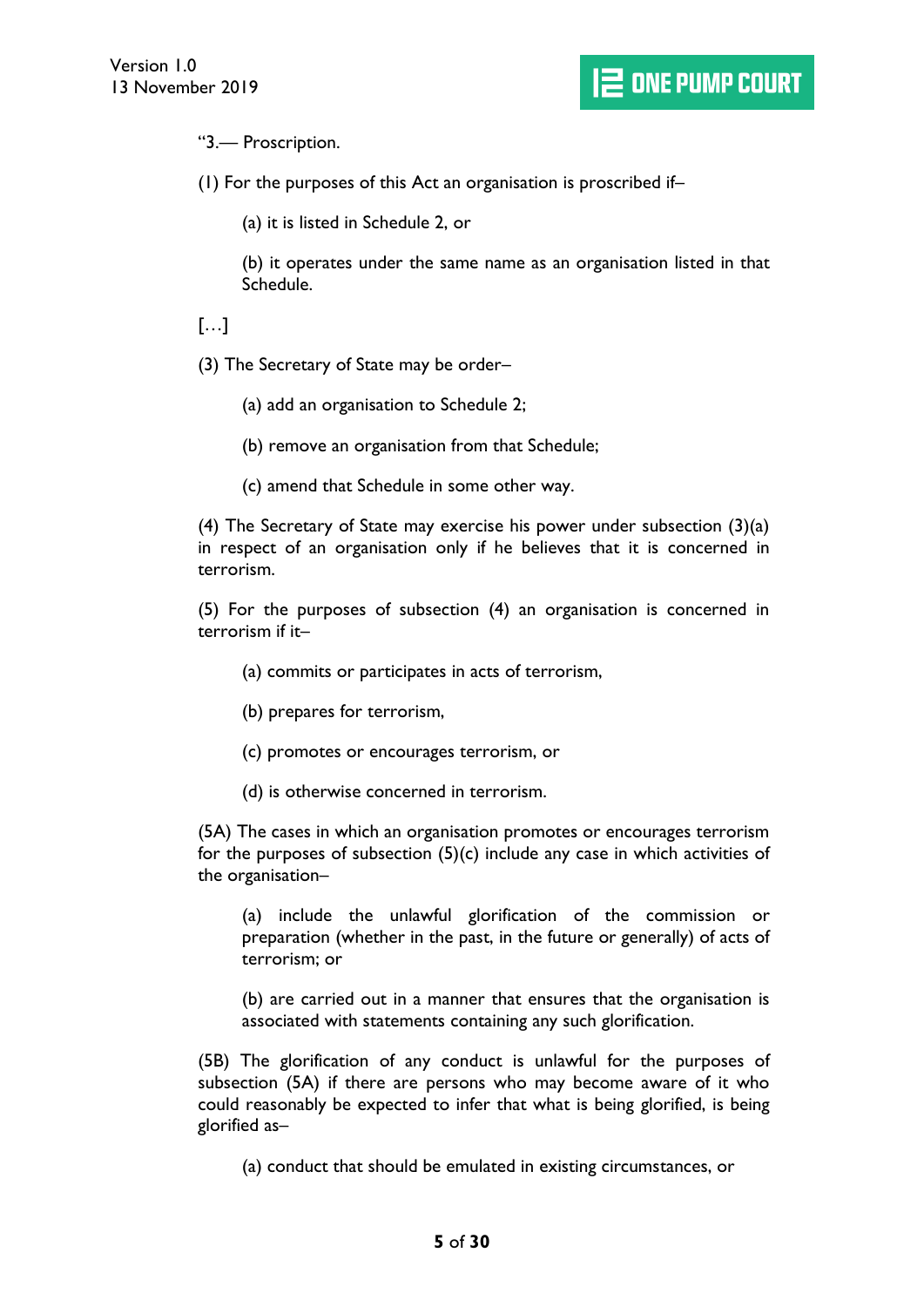(b) conduct that is illustrative of a type of conduct that should be so emulated.

(5C) In this section–

'glorification' includes any form of praise or celebration, and cognate expressions are to

be construed accordingly;

'statement' includes a communication without words consisting of sounds or images or both. […]"

- 12. While s 3 contains criteria for *prescription*, it does not contain any criteria for *deproscription.* Rather, the provision simply creates the power to deproscribe. Specific criteria for deproscription are not set out elsewhere. However, as will be seen below, given the drafting of the section, when exercising the power to determine whether or not to deproscribe, the Home Secretary must have regard to whether the factors relevant to proscription continue to apply.
- 13. In construing the power to proscribe (or deproscribe) an organisation based on whether it is concerned in terrorism, regard must be had to the definition of "*terrorism*". This is set out in the Terrorism Act 2000 s 1 as follows:

"1.— Terrorism: interpretation.

- (1) In this Act "terrorism" means the use or threat of action where–
	- (a) the action falls within subsection (2),

(b) the use or threat is designed to influence the government or an international governmental organisation or to intimidate the public or a section of the public, and

(c) the use or threat is made for the purpose of advancing a political, religious, racial or ideological cause.

- (2) Action falls within this subsection if it–
	- (a) involves serious violence against a person,
	- (b) involves serious damage to property,

(c) endangers a person's life, other than that of the person committing the action,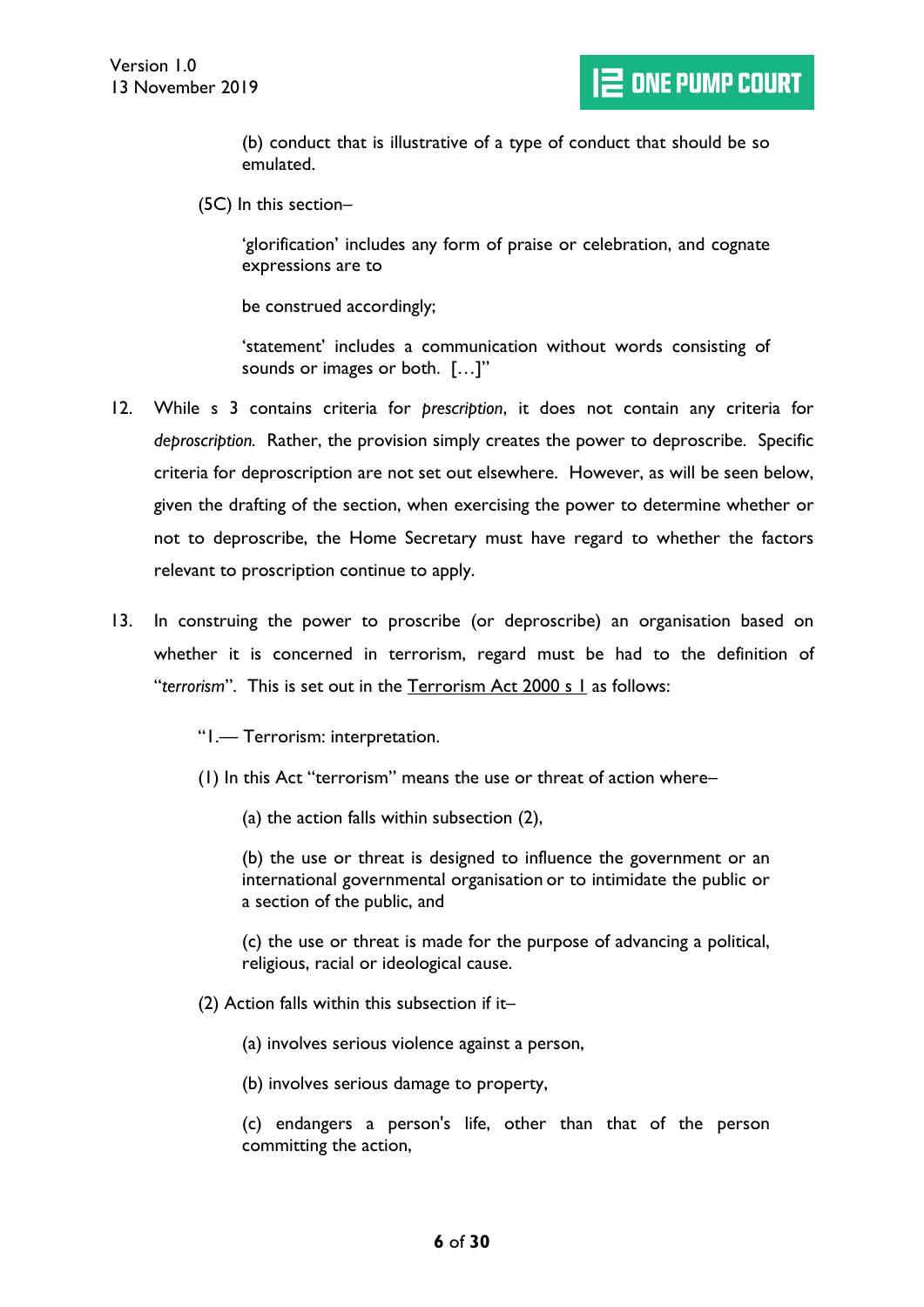(d) creates a serious risk to the health or safety of the public or a section of the public, or

(e) is designed seriously to interfere with or seriously to disrupt an electronic system.

(3) The use or threat of action falling within subsection (2) which involves the use of firearms or explosives is terrorism whether or not subsection (1)(b) is satisfied.

- (4) In this section–
	- (a) "action" includes action outside the United Kingdom,

(b) a reference to any person or to property is a reference to any person, or to property, wherever situated,

(c) a reference to the public includes a reference to the public of a country other than the United Kingdom, and

(d) "the government" means the government of the United Kingdom, of a part of the United Kingdom or of a country other than the United Kingdom.

(5) In this Act a reference to action taken for the purposes of terrorism includes a reference to action taken for the benefit of a proscribed organisation."

- 14. As such, the definition of "*terrorism*" is drawn extremely widely. Insofar as is relevant to the present case, the PKK would be shown to have engaged in "*terrorism*" if it uses or threatens action involving anything listed in s 1(2) (for example, serious violence against soldiers of the Turkish state or serious damage to Turkish state property) in a way that is designed to influence the Turkish government, in pursuit of a political or ideological cause. This is, of course, extremely widely drawn.
- 15. There is no "just cause" defence or exception to the definition of "terrorism". Even a despotic military junta is treated as a government worthy of protection for the purposes of the Terrorism Act 2000: *R v F* [2007] QB 960.
- 16. When an organisation has been proscribed, there is no automatic periodic review of that proscription. However, on 1 October 2019 a debate took place in the House of Lords on the Terrorism Act 2000 (Proscribed Organisations) (Amendment) (No. 2) Order 2019, which removed a defunct organisation, the Libyan Islamic Fighting Group, from the list of proscribed organisations. In the course of that debate, Baroness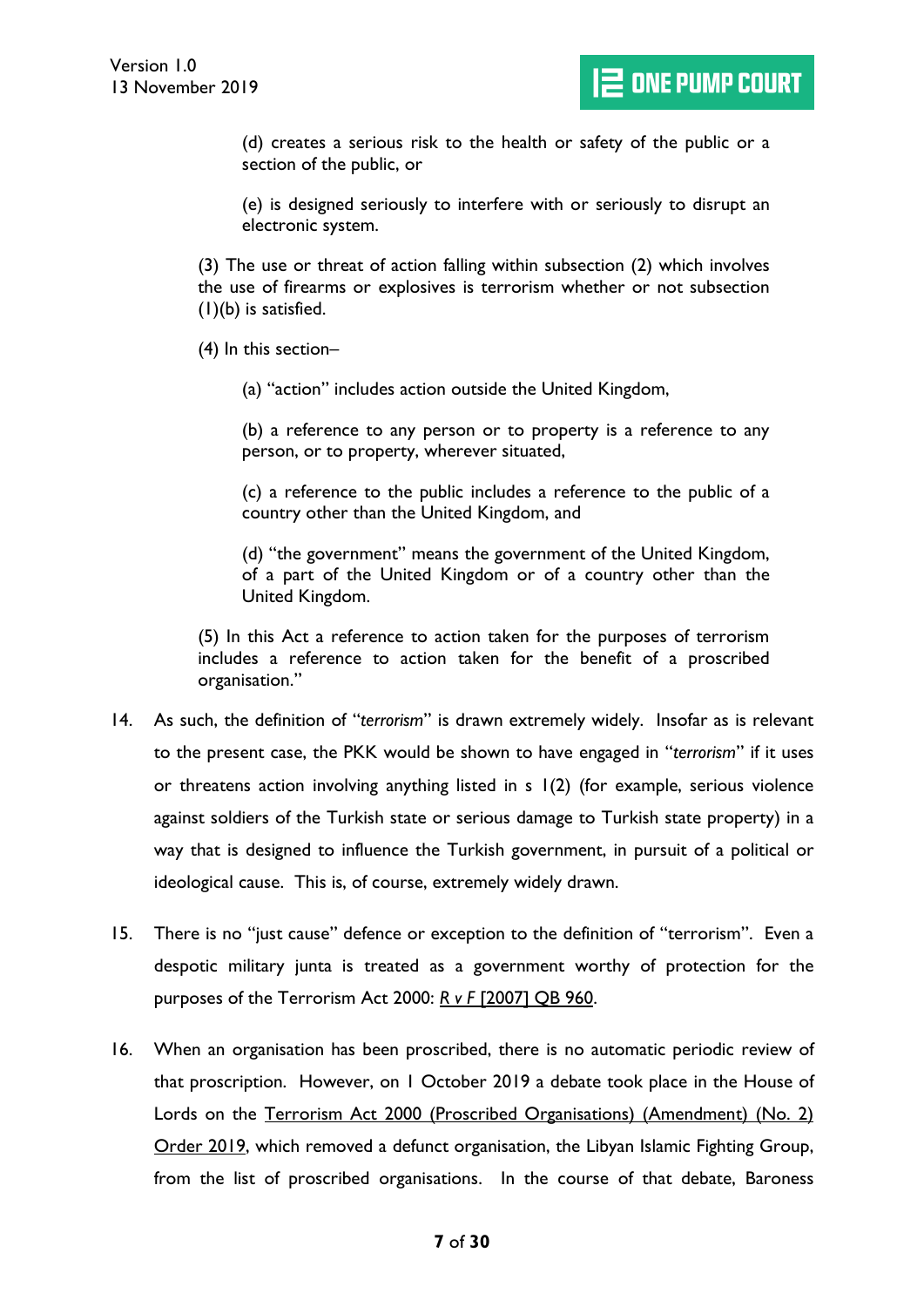Williams of Trafford, The Minister of State for the Home Department and Minister for Equalities (Department for International Development) stated that "*the Home Secretary keeps consideration under regular review*". As such, the effect of any application for deproscription would effectively be to bring forward the time of the periodic review, and to adduce additional evidence in relation to it.

<span id="page-7-0"></span>17. Applications for deproscription are provided for by the Terrorism Act 2000 s 4. It provides as follows in particular:

# "**4.— Deproscription: application.**

(1) An application may be made to the Secretary of State for an order under section 3(3) […]–

- (a) removing an organisation from Schedule 2 […]
- (2) An application may be made by–
	- (a) the organisation, or
	- (b) any person affected by the organisation's proscription […].

(3) The Secretary of State shall make regulations prescribing the procedure for applications under this section.

(4) The regulations shall, in particular–

(a) require the Secretary of State to determine an application within a specified period of time, and

- (b) require an application to state the grounds on which it is made."
- <span id="page-7-1"></span>18. This sets the grounds for standing for an applicant: only the organisation itself, or a person affected by the organisation's proscription, can make the deproscription application. This question of standing is further considered below.
- <span id="page-7-2"></span>19. Where the Home Secretary fails to deproscribe an organisation, the Terrorism Act 2000 s 5 sets out a right of appeal to the Commission. S 5(3) establishes the test for an appeal as being based on **judicial review principles**.
- 20. The Terrorism Act s 9 additionally permits an appeal to be brought on the ground of the breach of a right protected by the European Convention on Human Rights. As such, where a Convention right (such as freedom of expression (Article 10) or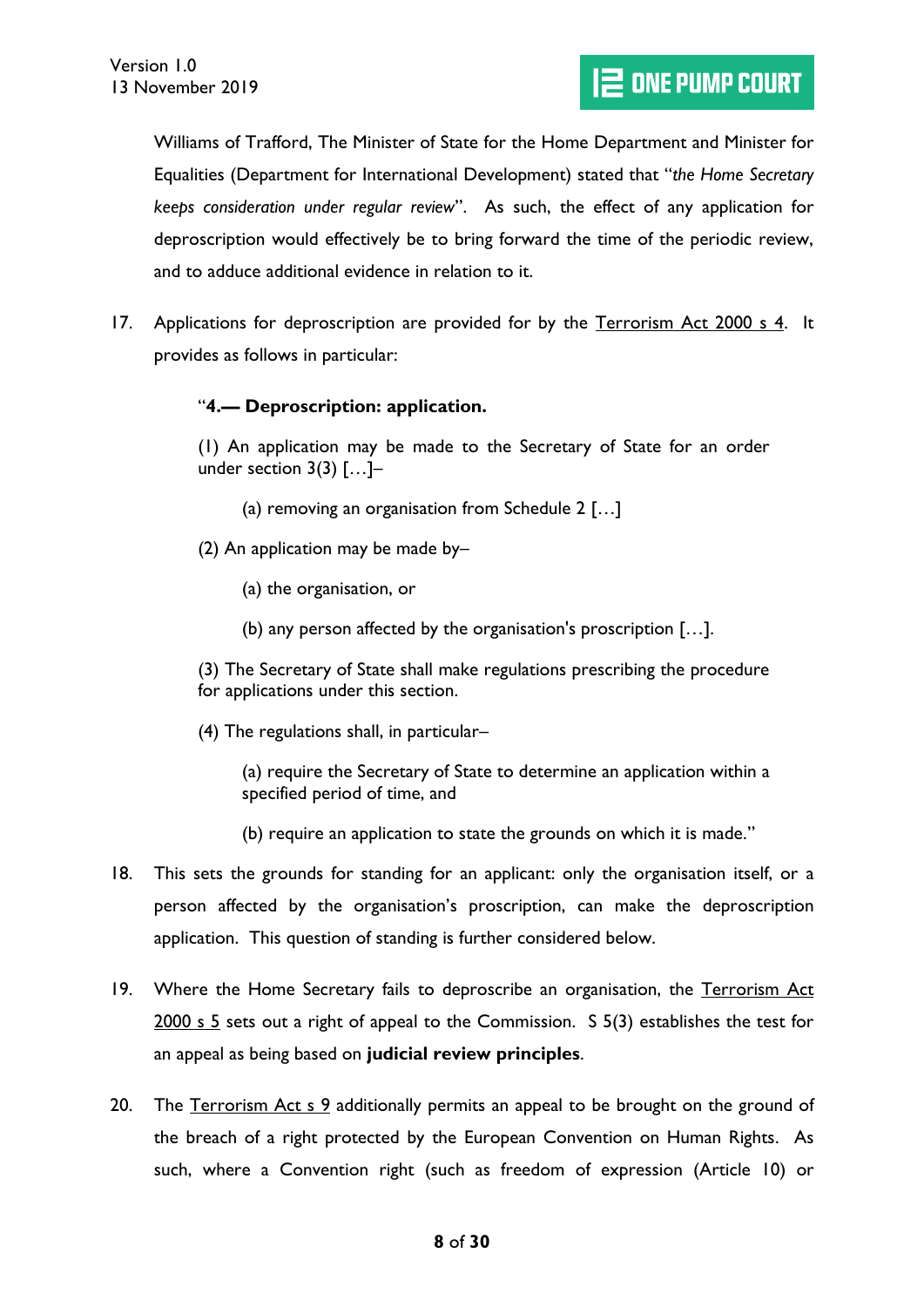freedom of association (Article 11)) is engaged, the Commission will be required to apply "anxious" or "intense" scrutiny to the Home Secretary's decision (see *Secretary of State for the Home Department v Lord Alton of Liverpool* [2008] 1 W.L.R. 2341 at ¶ 46).

21. The Terrorism Act 2005 s 5 provides in particular as follows in relation to the right of appeal to the Commission:

"5.— Deproscription: appeal.

(1) There shall be a commission, to be known as the Proscribed Organisations Appeal Commission.

(2) Where an application under section 4 has been refused, the applicant may appeal to the Commission.

(3) The Commission shall allow an appeal against a refusal to deproscribe an organisation […] if it considers that the decision to refuse was flawed when considered in the light of the principles applicable on an application for judicial review.

(4) Where the Commission allows an appeal under this section, it may make an order under this subsection.

(5) Where an order is made under subsection (4) in respect of an appeal against a refusal to deproscribe an organisation, the Secretary of State shall as soon as is reasonably practicable–

(a) lay before Parliament, in accordance with section 123(4), the draft of an order under section  $3(3)(b)$  removing the organisation from the list in Schedule 2, or

(b) make an order removing the organisation from the list in Schedule 2 in pursuance of section 123(5). […]

(6) Schedule 3 (constitution of the Commission and procedure) shall have effect."

<span id="page-8-0"></span>22. There is a right of onward appeal from the Commission to the Court of Appeal, and then to the Supreme Court. Permission to appeal to the Court of Appeal must first be sought from the Commission, and if that is refused, then from the Court of Appeal. The Terrorism Act 2000 s 6 provides in this regard as follows:

"6.— Further appeal.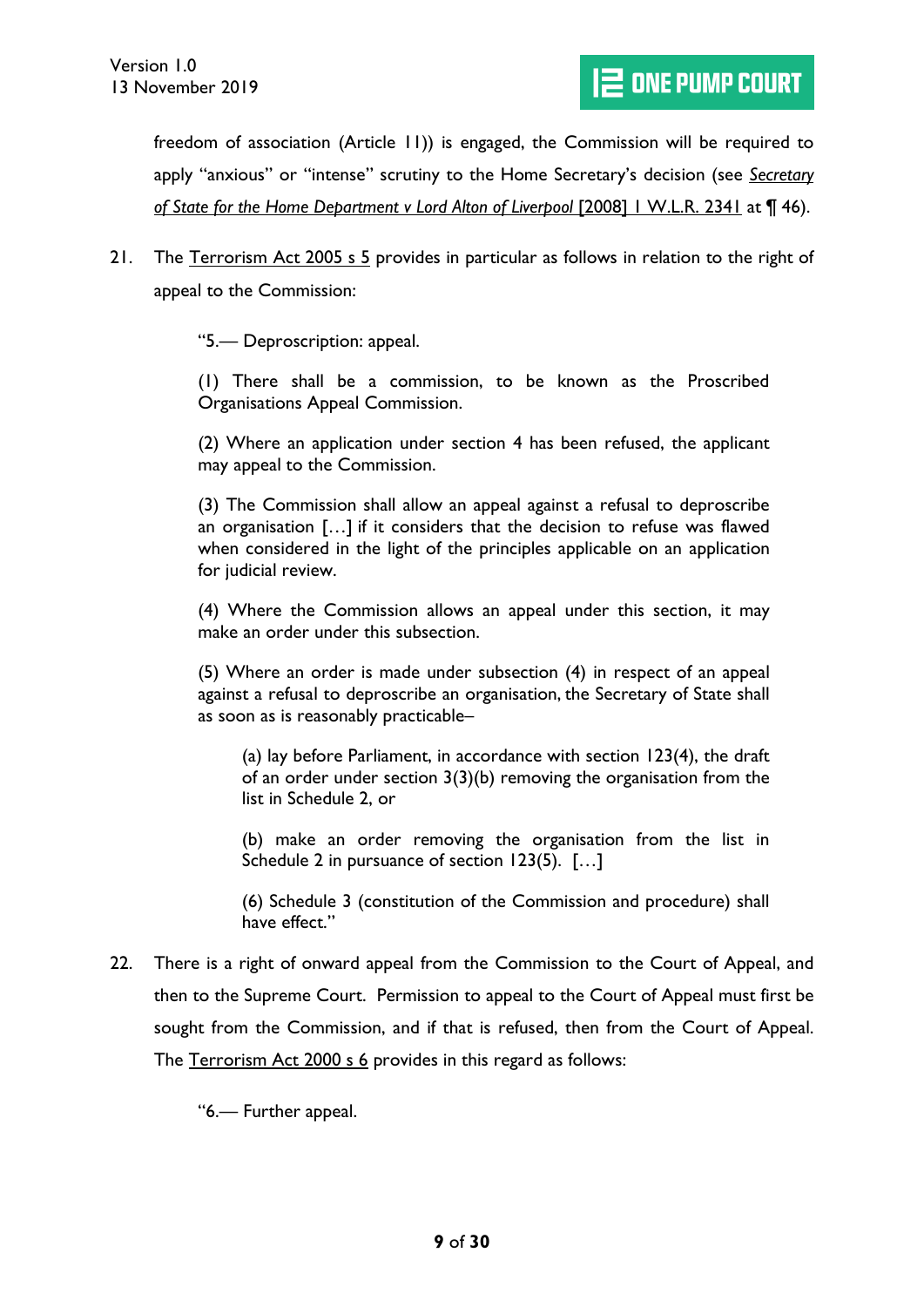(1) A party to an appeal under section 5 which the Proscribed Organisations Appeal Commission has determined may bring a further appeal on a question of law to–

(a) the Court of Appeal, if the first appeal was heard in England and Wales, […]

(2) An appeal under subsection (1) may be brought only with the permission–

(a) of the Commission, or

(b) where the Commission refuses permission, of the court to which the appeal would be brought.

(3) An order under section 5(4) shall not require the Secretary of State to take any action until the final determination or disposal of an appeal under this section (including any appeal to the Supreme Court).

<span id="page-9-0"></span>23. The Terrorism Act s 10 grants a very limited immunity from prosecution to those who participate in deproscription proceedings. It provides in particular as follows:

"10.— Immunity.

(1) The following shall not be admissible as evidence in proceedings for an offence under any of sections 11 to 13, 15 to 19 and 56–

(a) evidence of anything done in relation to an application to the Secretary of State under section 4,

(b) evidence of anything done in relation to proceedings before the Proscribed Organisations Appeal Commission under section 5 above or section 7(1) of the Human Rights Act 1998,

(c) evidence of anything done in relation to proceedings under section 6 (including that section as applied by section 9(2)), and

(d) any document submitted for the purposes of proceedings mentioned in any of paragraphs (a) to (c).

(2) But subsection (1) does not prevent evidence from being adduced on behalf of the accused."

- 24. As such, the making of a deproscription application, the pursuance of an appeal at all stages, and any material submitted in pursuance of such an application or appeal, cannot be used as evidence of the following offences:
	- (1) Membership of the proscribed organisation (Terrorism Act 2000 s 11);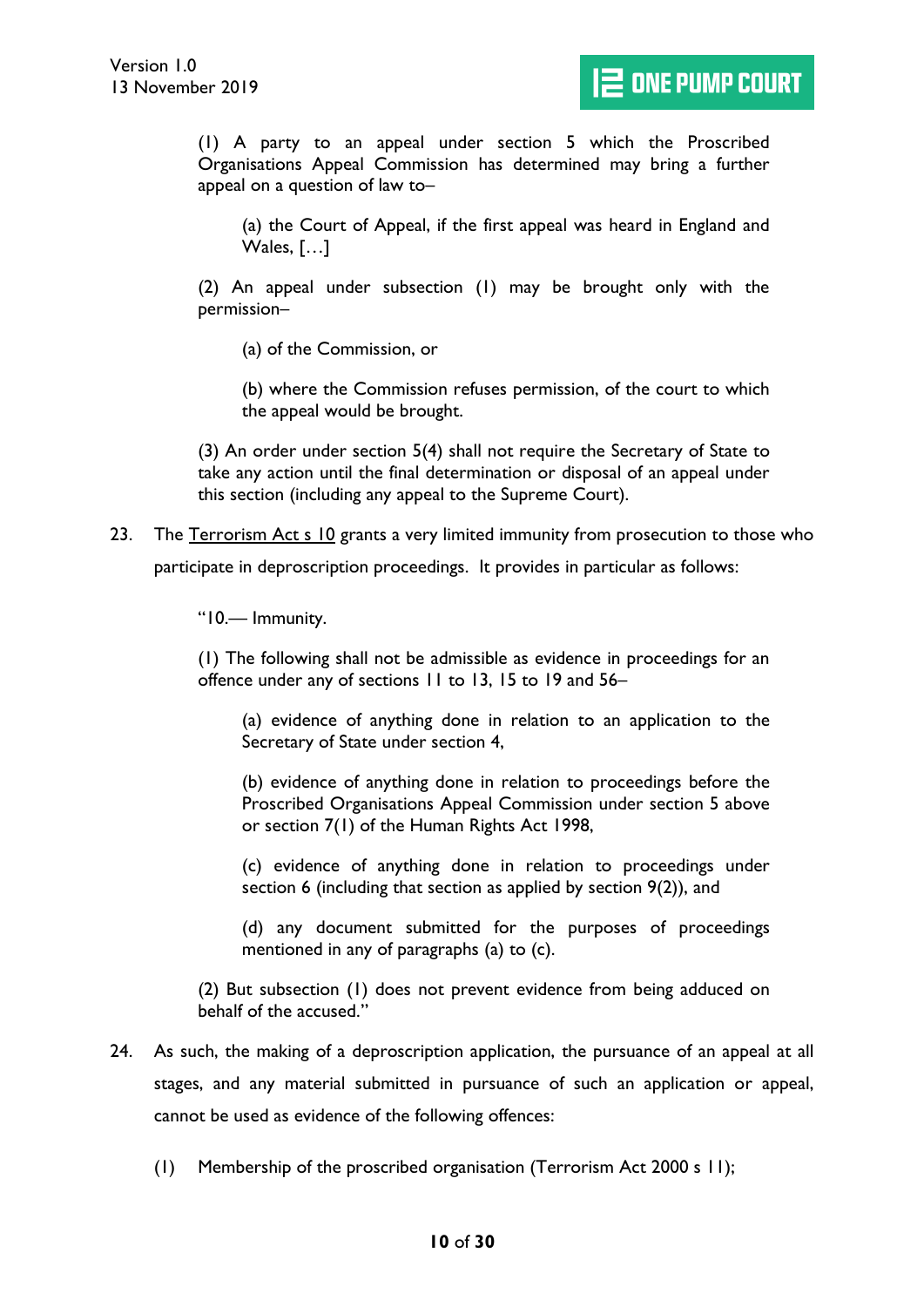- (2) Inviting support for the proscribed organisation (Terrorism Act 2000 s  $12(1)$ );
- (3) Expressing an opinion or belief that is supportive of the proscribed organisation (Terrorism Act 2000 s 12(1A));
- (4) Arranging, managing or assisting in arranging or managing a meeting to support, further the activities of, or be addressed by a member of the proscribed organisation (Terrorism Act 2000 s 12(2));
- (5) Addressing a meeting with the purpose of encouraging support for the proscribed organisation or furthering its activities (Terrorism Act 2000 s 12(3));
- (6) Wearing an item of clothing or carrying or displaying an article in such a way as to arouse suspicion of membership of a proscribed organisation (Terrorism Act 2000 s  $13(1)$ ;
- (7) Publishing an image of an item of clothing or any other article in such a way as to arouse suspicion of membership of a proscribed organisation (Terrorism Act 2000 s 13(1A));
- (8) Terrorist fundraising (Terrorism Act 2000 s 15);
- (9) Use and possession of money or property for the purposes of terrorism (Terrorism Act 2000 s 16);
- (10) Entering into funding arrangements for the purpose of terrorism (Terrorism Act 2000 s 17);
- (11) Making insurance payments in response to terrorist demands (Terrorism Act 2000 s 17A);
- (12) Money laundering of terrorist property (Terrorism Act 2000 s 18);
- (13) Failing to disclose an offence under ss 15-18 (Terrorism Act 2000 s 19);
- (14) Directing a terrorist organisation (Terrorism Act 2000 s 56).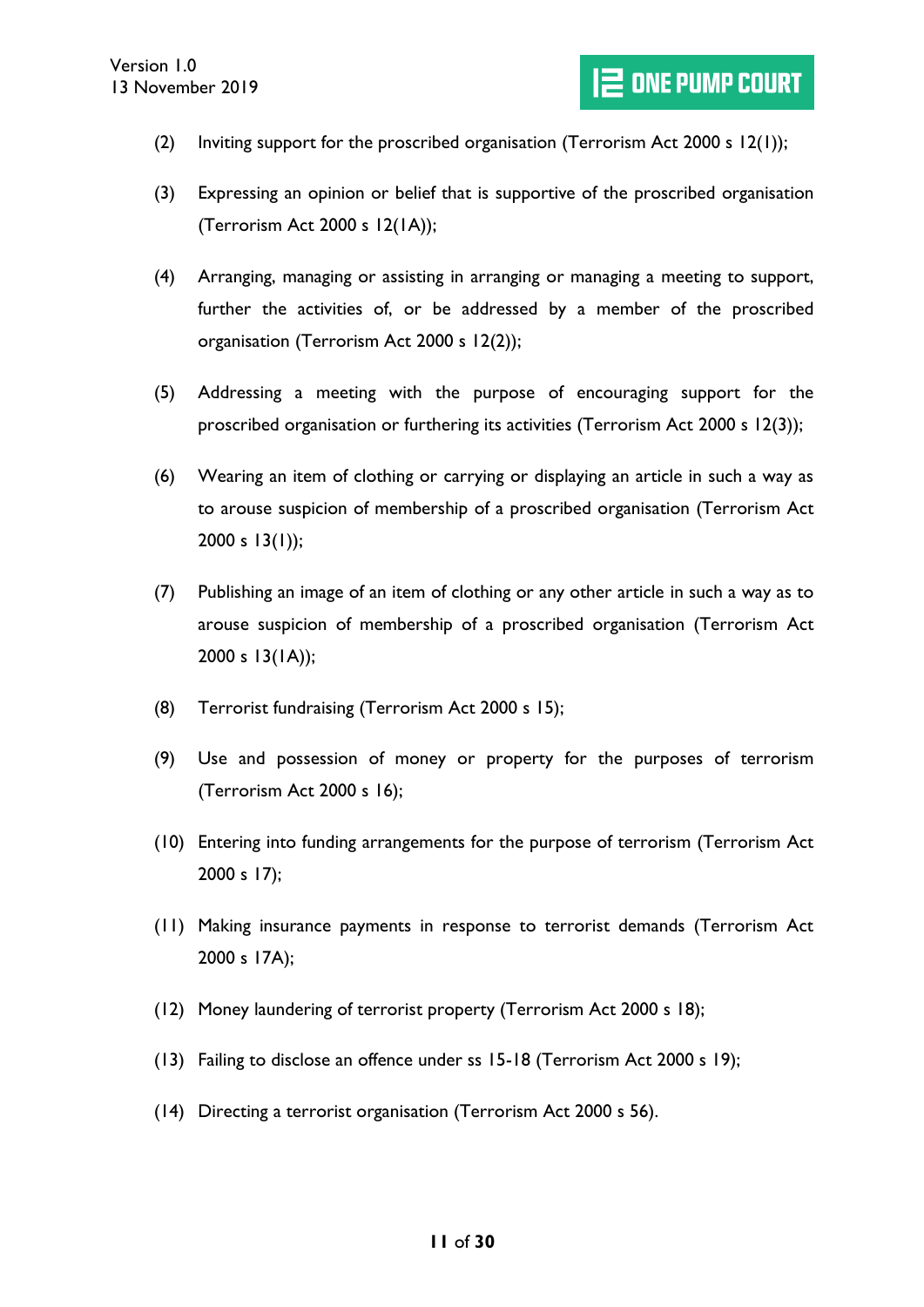- 25. There are no other offences to which these immunity provisions apply. As such, anyone participating in proceedings will be liable to prosecution for any material disclosed in the course of proceedings which constitutes evidence of any other offences, including other terrorism offences. Offences **not** covered by immunity would therefore include, but are not limited to:
	- (1) Providing or receiving weapons training (Terrorism Act 2000 s 54);
	- (2) Possession of an article for terrorist purposes (Terrorism Act 2000 s 57);
	- (3) Collection of information useful for preparing or committing an act of terrorism (Terrorism Act 2000 s 58);
	- (4) Terrorist bombing outside of the UK (Terrorism Act 2000 s 62);
	- (5) Terrorist financing outside of the UK (Terrorism Act 2000 s 63);
	- (6) Committing terrorist acts abroad (Terrorism Act 2000 s 63B);
	- (7) Encouragement of terrorism (Terrorism Act 2006 s 1);
	- (8) Dissemination of terrorist publications (Terrorism Act 2006 s 2);
	- (9) Preparation of terrorist acts (Terrorism Act 2006 s 5);
	- (10) Providing or receiving training for terrorism (Terrorism Act 2006 s 6);
	- (11) Attending a place for terrorist training (Terrorism Act 2006 s 8).
- 26. Further, there is no "fruit of the poison tree" doctrine. If a person participates in a deproscription application, then the authorities are entitled to investigate them as a result of their participation, in order to find independent evidence of having committed offences. Such an investigation can include investigations under the Terrorism Act 2000 Schedule 7, which in wide circumstances makes it an offence not to answer questions when stopped at the UK border.
- <span id="page-11-0"></span>27. In addition, the immunity provisions only apply to criminal prosecutions. They do not apply to any other legal matters.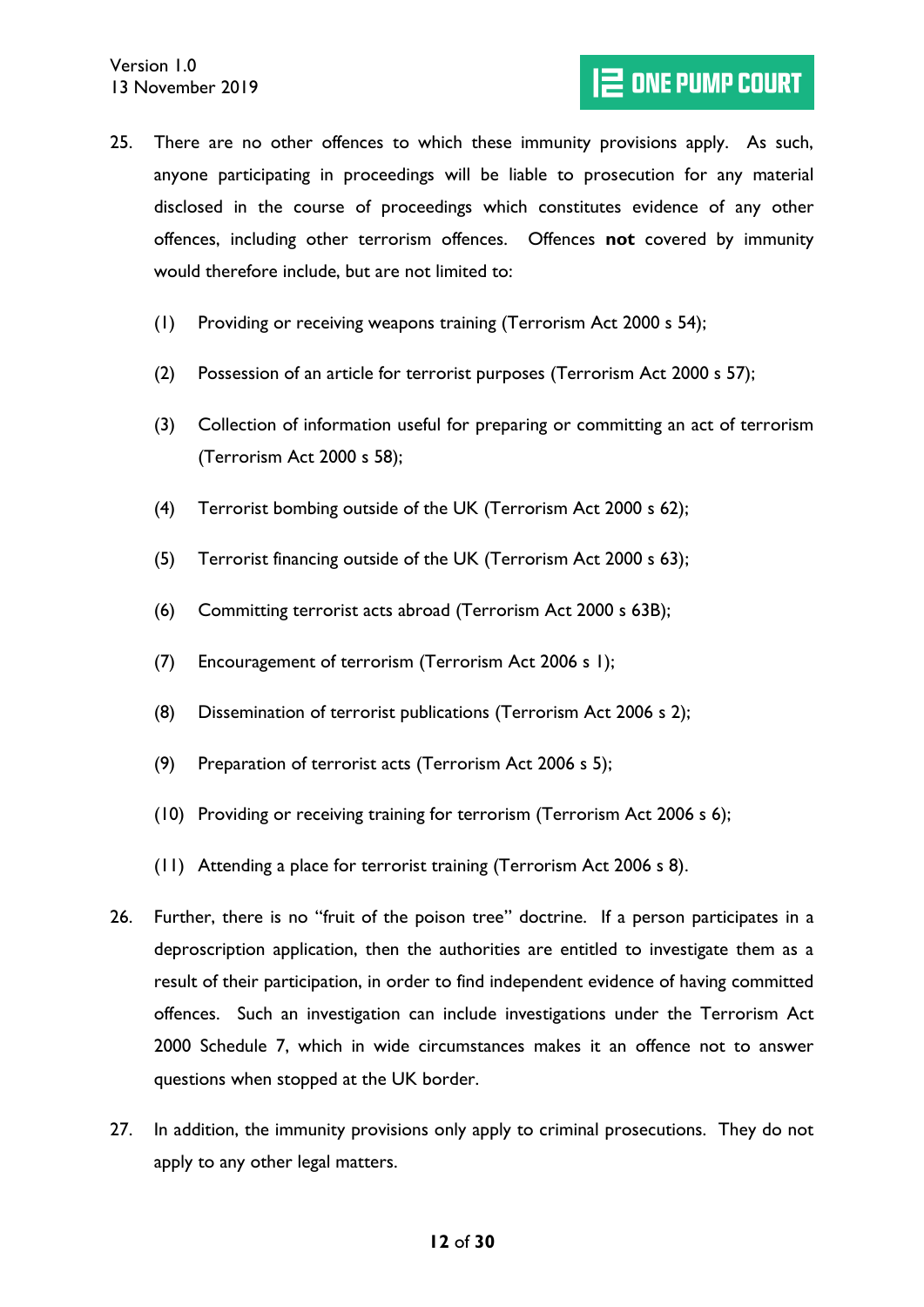# <span id="page-12-0"></span>*The proscription of the PKK*

- 28. The PKK was proscribed by the Terrorism Act (Proscribed Organisations) (Amendment) Order 2001. This contained the first list of proscribed organisations added to the list already contained in the Terrorism Act 2000 Schedule 2 on its passage. A total of 21 organisations were proscribed at the same time. Interestingly, these include the DHKP-C, a Marxist organisation based in Turkey.
- 29. According to a House of Commons Library Briefing Paper SN/HA/00815, a Home Office press notice of 28 February 2001 announcing the laying of the 2001 Order included a note setting out the Government's view of the activities of the organisations to be proscribed. The section relating to the PKK provided as follows:

#### "**Kurdistan Workers' Party (Partiya Karkeren Kurdistan) (PKK)**

Aims: The PKK is primarily a separatist movement which has sought an independent Kurdish state in south east Turkey.

History: The PKK was formed in 1978 by Abdullah Ocalan. Although active from 1978 it was not until the formation of the group's military wing in 1984 that it became a significant terrorist threat. In February 1999 the PKK's founder and leader Abdullah Ocalan was captured by Turkish security forces in Kenya. During his subsequent trial in Turkey, in June 1999, Ocalan announced a PKK ceasefire and also that the group intended to seek a peaceful resolution to its aspirations. However, although the group is not believed to have undertaken any offensive action since the ceasefire began on 29 August 1999, previous PKK ceasefires have broken down.

Attacks: Since 1984 the PKK has been engaged predominately in a guerrilla campaign in south east Turkey which has resulted in a death toll on all sides estimated to be in excess of 33,000 people.

Attacks on UK or Western interests: In the early 1990s the PKK attempted to bring increased pressure on the Turkish government by undertaking a terrorist campaign aimed at Western interests and investment in south east Turkey. This campaign initially lead to the kidnapping of a number of western tourists, including several British citizens. In 1993/94 the PKK abandoned its kidnapping campaign and began to target Western investment in south east Turkey. As part of this campaign a Shell Oil refinery was attacked. Also in 1993/94 the PKK began an urban bombing campaign aimed at Turkey's tourist resorts and for the first time undertook attacks outside south east Turkey. This campaign resulted in the death of a number of foreign tourists, including a British citizen. Although the PKK appeared to have abandoned this campaign in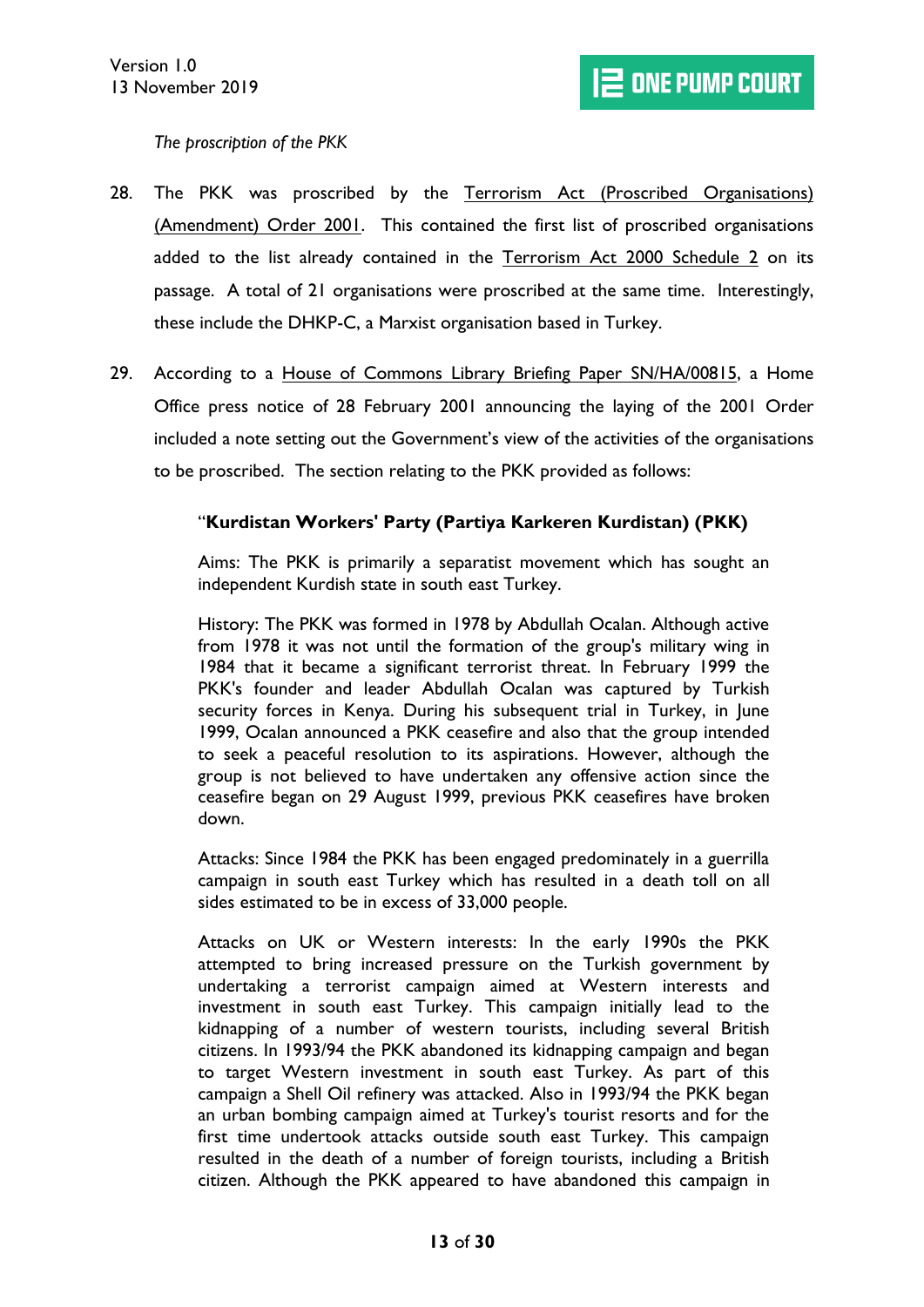1995 it continued annually, until 1999, to threaten attacks against Turkey's tourist resorts.

Representation/activities in the UK: The PKK does not have any overt representation in the UK but operates covertly and has some support among the Kurdish community."

30. Pursuant to the Proscribed Organisations (Name Changes) Order 2006 the names "Kongra Gele Kurdistan" and "KADEK" are to be treated as additional names for the PKK. According to the Explanatory Memorandum to the Order (¶ 7.3):

> "Kongra Gele and KADEK are both alternative names for the PKK which was proscribed in 2001. Recent attacks claimed in the name of Kongra Gele include a car bomb in Semdinli in South Eastern Turkey (Nov 2005) and the kidnapping of a soldier and local mayor (July 05) and derailing of trains with explosions (July 05)."

<span id="page-13-0"></span>*The test for deproscription*

- <span id="page-13-1"></span>31. The only previous case before the Commission was *Lord Alton of Liverpool & Others (In the Matter of the People's Mojahadeen Organisation of Iran) v Secretary of State for the Home Department* PC/02/2006 ("**the PMOI case**"). The appeal to the Commission in the PMOI case was successful. The Home Secretary applied unsuccessfully for permission to appeal to the Court of Appeal in *Secretary of State for the Home Department v Lord Alton of Liverpool* [2008] 1 W.L.R. 2341. The Court of Appeal unusually directed that the permission decision would stand as precedent.
- 32. In the PMOI case in the Commission (¶ 47(1)) the Commission considered the following question as to the test for deproscription:

"What is the legal test to be applied to the review of a decision of the Secretary of State to refuse to de-proscribe an organisation under section 3(3)(b) of the TA 2000? In particular, is it for the Secretary of State to satisfy POAC that there was material available to him on which he was entitled to believe that the conditions for proscription continue to be fulfilled?"

33. The Commission held in answer to this as follows:

67. It was common ground that, in considering whether to proscribe an organisation and whether or not to deproscribe it, there were two stages to the decision making process. **At the first stage, the Secretary of State has, in the light of all of the relevant evidence, to determine**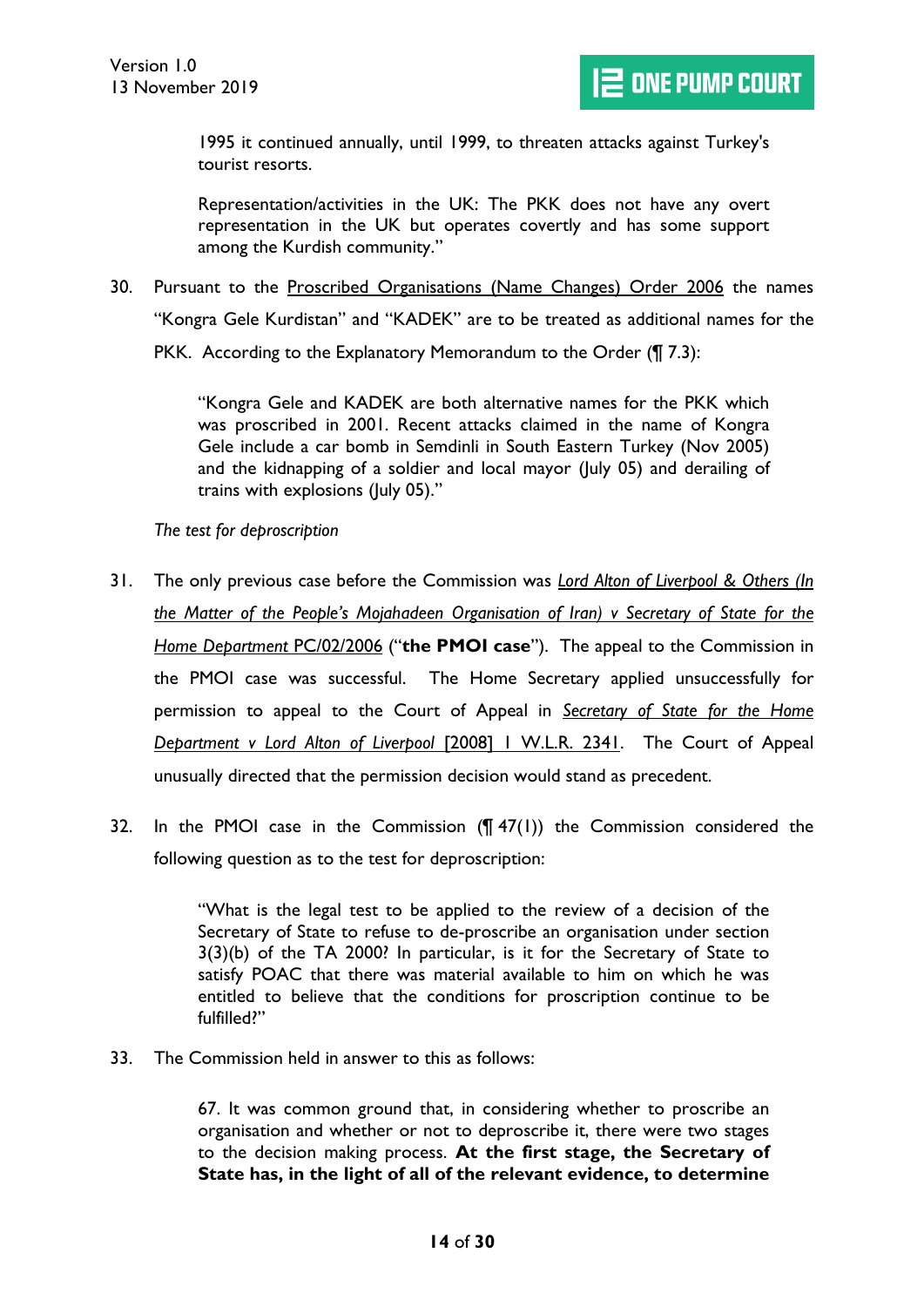**whether he believes that the organisation "is concerned in terrorism"** as defined in section 3(4) and (5) of the Act, that is whether the statutory criteria are met (the "First Stage"). It was also common ground that the Secretary of State could only form such an honest belief if he or she had reasonable grounds for that belief.

68. If the Secretary of State holds the reasonable belief that the organisation is concerned in terrorism within the meaning of the Act, then he must consider whether or not the discretion to proscribe should be exercised. Thus, **in the event that the First Stage is met, the second stage requires a separate decision whether or not, in the exercise of his or her discretion, the organisation should remain proscribed under the Act** (the "Second Stage").

 $[...]$ 

71. Further, under section 3(4) of the Act, the Secretary of State can only make an order to proscribe an organisation if he believes that it is concerned in terrorism. The use of the present tense in sections 3(4) and (5) is central to other submissions made by the parties and will be discussed in more detail below; **for present purposes, however, it suffices to note that there is a clear Parliamentary intent that the organisation in question is actually concerned in terrorism at the date of the decision**.

34. In the PMOI case in the Court of Appeal, the PMOI set out their position as follows:

"The applicant mischaracterised the applicants' case. It was not founded on an alleged renunciation of violence but on the fact that, at the time of the application, the PMOI was not an organisation concerned in terrorism, as defined by the 2000 Act."

35. The Court of Appeal made its conclusions in the PMOI case as follows:

"38. An organisation that has temporarily ceased from terrorist activities for tactical reasons is to be contrasted with an organisation that has decided to attempt to achieve its aims by other than violent means. The latter cannot be said to be "concerned in terrorism", even if the possibility exists that it might decide to revert to terrorism in the future.

39. Support for these conclusions can be derived from section 11 of the Act which makes it an offence to belong to a proscribed organisation but then provides that it shall be a defence for a member to prove "that he has not taken part in the activities of the organisation at any time while it was proscribed". It seems to us implicit in this provision that the essence of the criminal offence of belonging to a proscribed organisation is the taking part in activities that, directly or indirectly, lend support to terrorism. It is also implicit that the legislation is aimed against organisations that are carrying on activities connected with terrorism."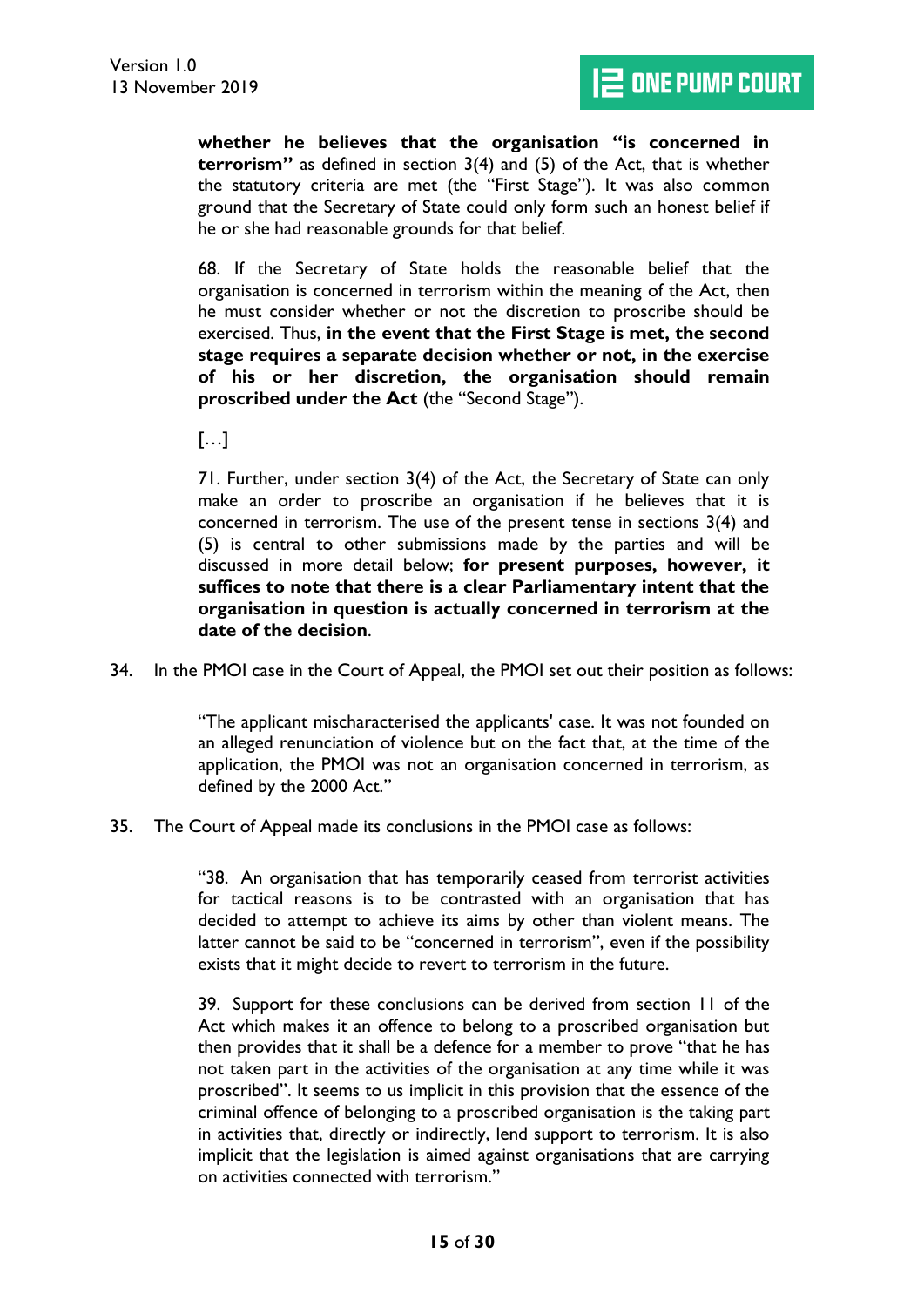"53. The reality is that neither in the open material nor in the closed material was there any reliable evidence that supported a conclusion that the PMOI retained an intention to resort to terrorist activities in the future."

"54. We come back to the statement in the decision letter that, so it seems to us, encapsulated the reasoning of the Secretary of State:

"Mere cessation of terrorist acts does not amount to a renunciation of terrorism. Without a clear and publicly available renunciation of terrorism by the PMOI, I am entitled to fear that terrorist activity that has been suspended for pragmatic reasons might be resumed in the future."

To this can be added the Secretary of State's statement:

"I believe that I continue to be entitled to have regard to what the nature and scale of activities was relatively recently in determining the application. This issue would not, of course, arise if the organisation has clearly ceased to be 'concerned in terrorism'. However, as it has not (in my belief) ceased to be so concerned, I believe that I can consider the nature and scale of the activities that were demonstrated only five years ago."

55. POAC commented that such an approach "turns the statutory test on its head". We agree."

- 36. As such, in an application for deproscription, the following 2-stage test will be applied:
	- (1) Stage 1: Does the Home Secretary honestly and on reasonable grounds believe that at the time of the decision the organisation "is concerned in terrorism"? If not, then she must deproscribe. If so, then consider stage 2.
	- (2) Stage 2: in the exercise of the Home Secretary's discretion, should the organisation remain proscribed?
- 37. When this test was applied in the PMOI case in the Commission, the Commission made factual findings as follows:

"158. For the reasons we have set out below, we believe that the only conclusion that a decision-maker could reasonably come to in the light of that material is that (a) there was a significant change in the nature of the PMOI's activities in 2001 and thereafter, and (b) in particular, there have been no offensive operational attacks by PMOI operatives inside Iran since August 2001 or, at the latest, May 2002, (c) the nature of the rhetoric employed in their publications and propaganda by the PMOI and other,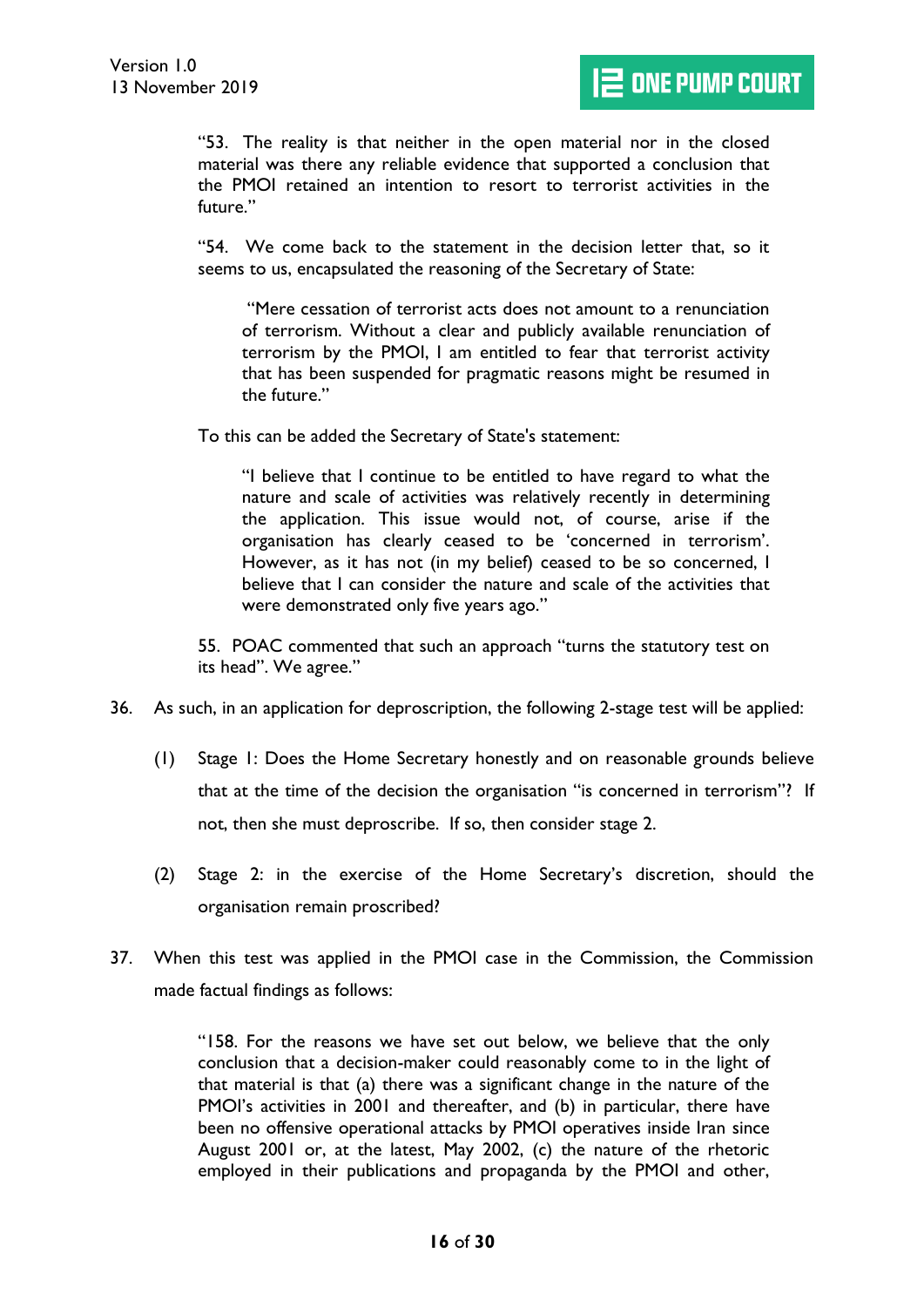related, organisations such as NCRI, changed significantly during 2001 and 2002 such that, from 2002, we were not shown any material which either claimed responsibility for any acts that could fall within the definition of terrorism for the purposes of the Act or even reported the actions of others carrying out such activities, (d) although the PMOI maintained a military division inside Iraq (the National Liberation Army), it was completely disarmed by the US military following the invasion of Iraq, and (e) there is no material that the PMOI has sought to restore or bolster its military capability (for example by purchasing weapons, recruiting or training personnel to carry out acts of violence against Iranian or other interests). What inferences and conclusions can be properly drawn from those facts – and whether the statutory criteria for proscription remained satisfied at the date of the decision to refuse to deproscribe in September 2006 – has, of course, been the subject of very intense debate before us."

"188. Putting aside for the moment the assertion that a positive decision to cease all military operations was taken at an extraordinary Congress in June 2001, having considered all of the material before us we are satisfied that the only conclusion that a reasonable decision-maker could reach is that the PMOI's policies and activities changed fundamentally in the summer/autumn of 2001."

"276. The material before us points only to one conclusion. The PMOI has not had any military capability in Iraq since May 2003 and has not sought to re-establish any military capability in the intervening years."

"281. In conclusion the material before us discloses that:

281.1. The PMOI did not oppose the Coalition forces during the invasion and subsequent occupation of Iraq and has remained, in effect, neutral;

281.2. Although, through the NLA, the PMOI did have a very substantial military capability in Iraq prior to 2003, it was disarmed in the immediate aftermath of the invasion;

281.3. Given the absence of any material to the contrary, the only conclusion that a reasonable decision maker could reach is that, since the disarmament of the PMOI/NLA in Iraq, the PMOI has not taken any steps to acquire or seek to acquire further weapons or to restore any military capability in Iraq (or, indeed, elsewhere in the world). The PMOI has not sought to recruit personnel for militarytype or violent activities, the PMOI has not engaged in military-type training of its existing members and the PMOI has not sought to support others (i.e. other individuals or groups) in violent attacks against Iranian targets;

281.4. Other material - and in particular the individual declarations made by the PMOI leadership and members in July 2004, the reasons for the PMOI's decision not to fight against the Coalition forces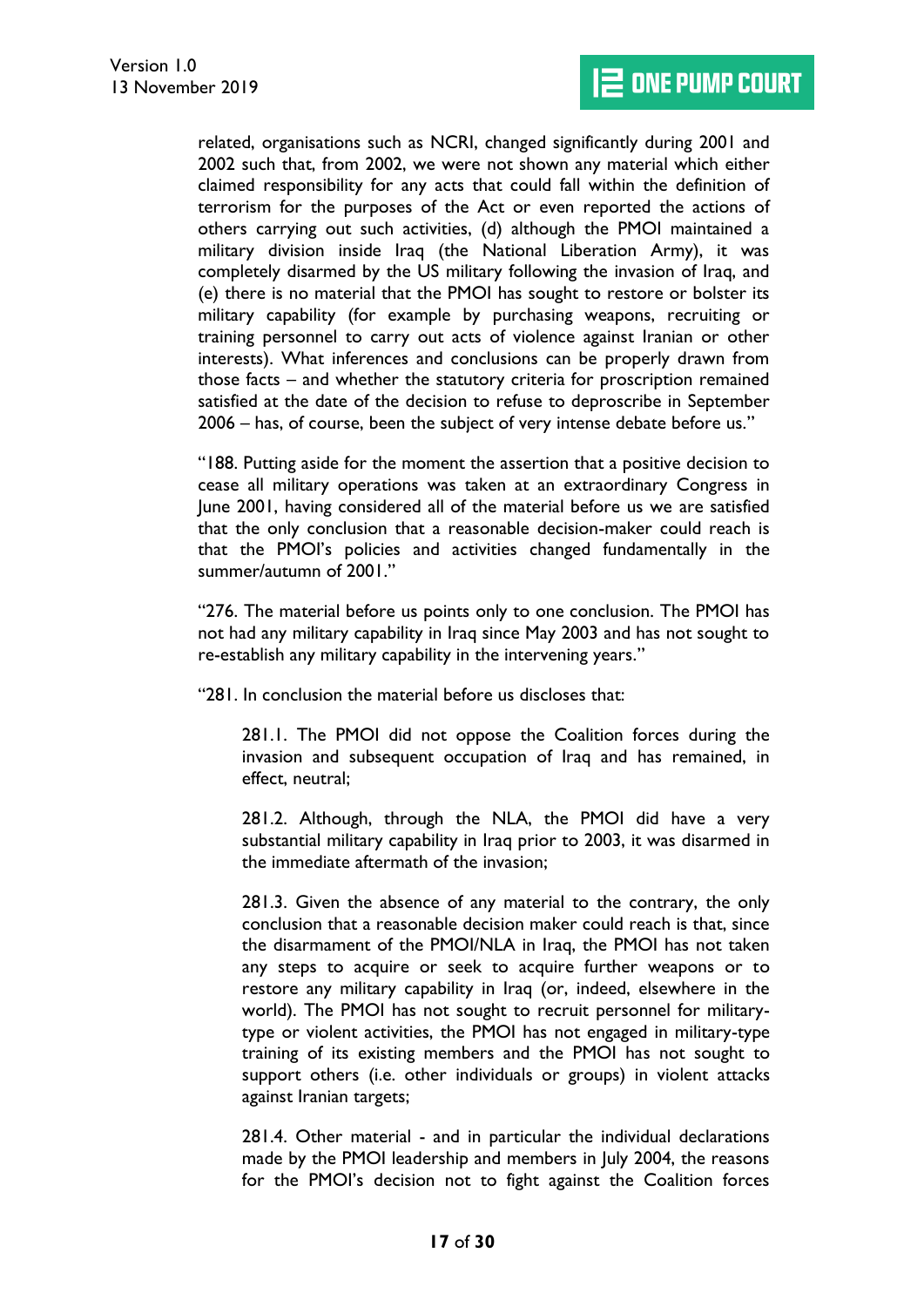and/or to disarm - are open to alternative interpretations by a reasonable decision maker if looked at in isolation. For the reasons that we set out below, however, we do not believe that this affects the outcome in this particular appeal."

"295. In our view, on all the relevant material a reasonable decision maker could only come to the conclusion that either there never was (contrary to the earlier claims of the PMOI) any military command structure or network inside Iran after 2001 or that, by some time in 2002, any such structure or network had been dismantled. There is no evidence of any present operational military structure inside Iran which is used to plan, execute or support violent attacks on Iranian targets. Nor is there any evidence that the PMOI has retained military operatives inside Iran with the intention of carrying out such attacks. That is consistent with the evidence that the PMOI has not carried out any attacks since August 2001, or May 2002 at the latest, and the absence of any evidence suggesting that the PMOI have attempted (whether in Iraq or Iran or, indeed elsewhere) to acquire weapons or a military capability following its disarmament in Iraq in 2003."

"348. We have already set out in detail our conclusions on the material before us. In our view, intense scrutiny of the material requires the conclusion that:

348.1. With the possible exception of the single questioned incident in May 2002, the PMOI has not engaged in terrorist acts in Iran or elsewhere since August 2001.

348.2. Even if the PMOI had a military command structure at some point within Iran, the material demonstrates that such structure had ceased to exist by (at the latest) the end of 2002.

348.3. Even if the three reports in 2002 could amount to glorification within Section 3(5)(c) of the 2000 Act, all such activity ceased by August 2002;

348.4. In May 2003, the PMOI was disarmed;

348.5. There is no material which indicates that the PMOI has obtained or sought to obtain arms or otherwise reconstruct any military capability despite their capacity to do so after May 2003;

348.6. Further, there is no material to suggest that the PMOI has sought to recruit or train members for military or terrorist action;

In short, there is no evidence that the PMOI has at any time since 2003 sought to re-create any form of structure that was capable of carrying out or supporting terrorist acts. There is no evidence of any attempt to "prepare" for terrorism. There is no evidence of any encouragement to others to commit acts of terrorism. Nor is there any material that affords any grounds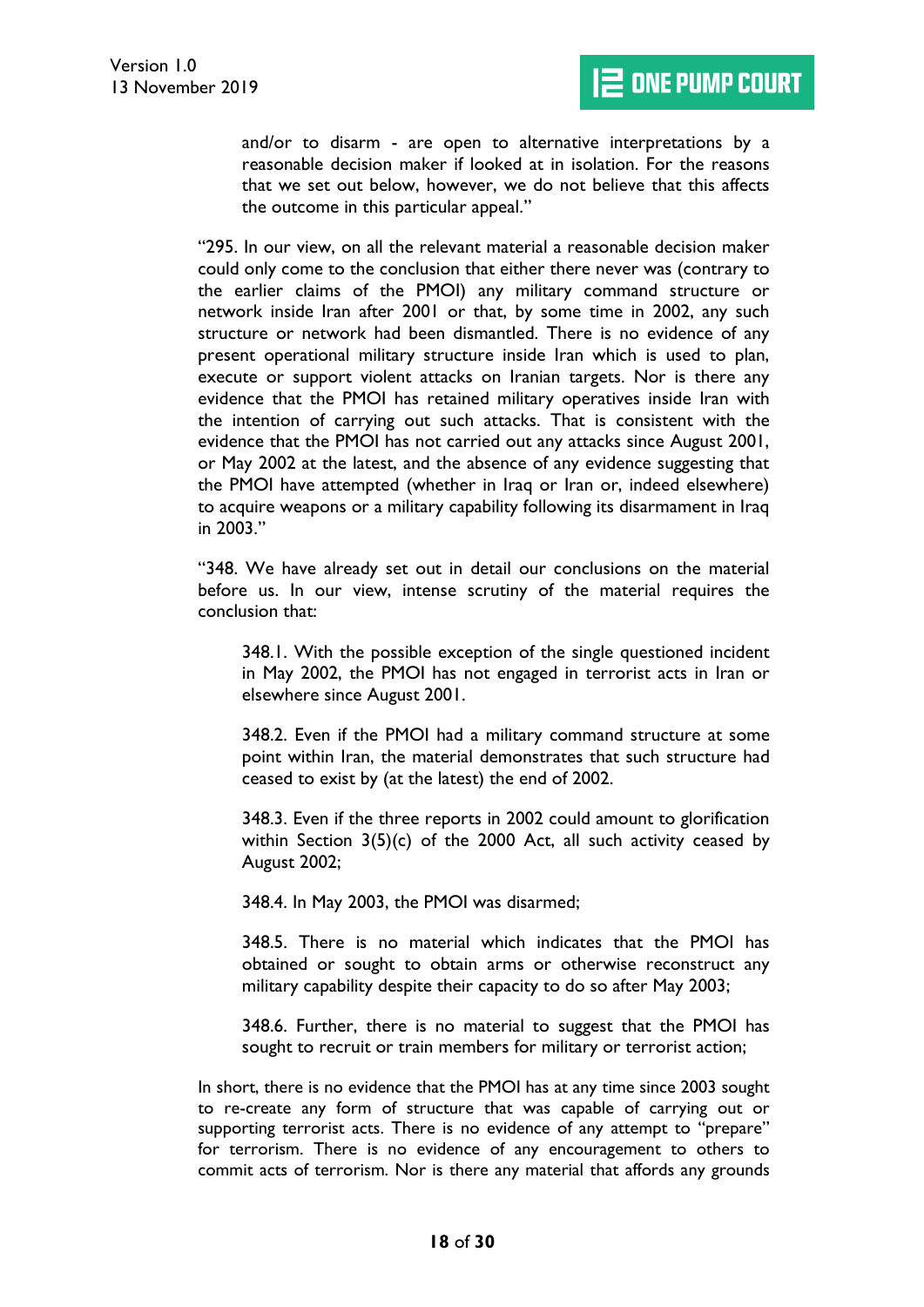for a belief that the PMOI was "otherwise concerned in terrorism" at the time of the decision in September 2006. In relation to the period after May 2003, this cannot properly be described as "mere inactivity" as suggested by the Secretary of State in his Decision Letter. The material showed that the entire military apparatus no longer existed whether in Iraq, Iran or elsewhere and there had been no attempt by the PMOI to re-establish it.

349. In those circumstances, the only belief that a reasonable decision maker could have honestly entertained, whether as at September 2006 or thereafter, is that the PMOI no longer satisfies any of the criteria necessary for the maintenance of their proscription. In other words, on the material before us, the PMOI is not and, at September 2006, was not concerned in terrorism."

<span id="page-18-1"></span>38. The evidence in the PMOI case is likely to be much more clearly in favour of deproscription than the evidence that is likely to be gathered in the case of the PKK. In the PMOI case there was a wholesale renunciation of the military infrastructure of the organisation. That has plainly not occurred in the case of the PKK. Nonetheless, the central issue remains as set out by the Court of Appeal in the PMOI case: what is important is **a decision by the organisation to attempt to achieve its aims by other than violent means**.

#### <span id="page-18-0"></span>*Previous deproscriptions*

- 39. The following Orders have been made to deproscribe organisations:
	- (1) The Terrorism Act 2000 (Proscribed Organisations) (Amendment) Order 2008 deproscribed Mujaheddin e Khalq (also known as the People's Mojahadeen of Iran (PMOI)). The Order gave effect to the judgments of the Commission and the Court of Appeal in the PMOI case (see below).
	- (2) The Terrorism Act 2000 (Proscribed Organisations) (Amendment) Order 2016 deproscribed the International Sikh Youth Federation. The Explanatory Memorandum (¶ 7.4) states that an application was made to the Home Secretary who decided "*that there is insufficient information to conclude that the group remains concerned in terrorism*".
	- (3) The Terrorism Act 2000 (Proscribed Organisations) (Amendment) Order 2017 deproscribed Hezb-e Islami Gulbuddin. The Explanatory Memorandum (¶ 7.10) states that an application was made to the Home Secretary who decided "*that*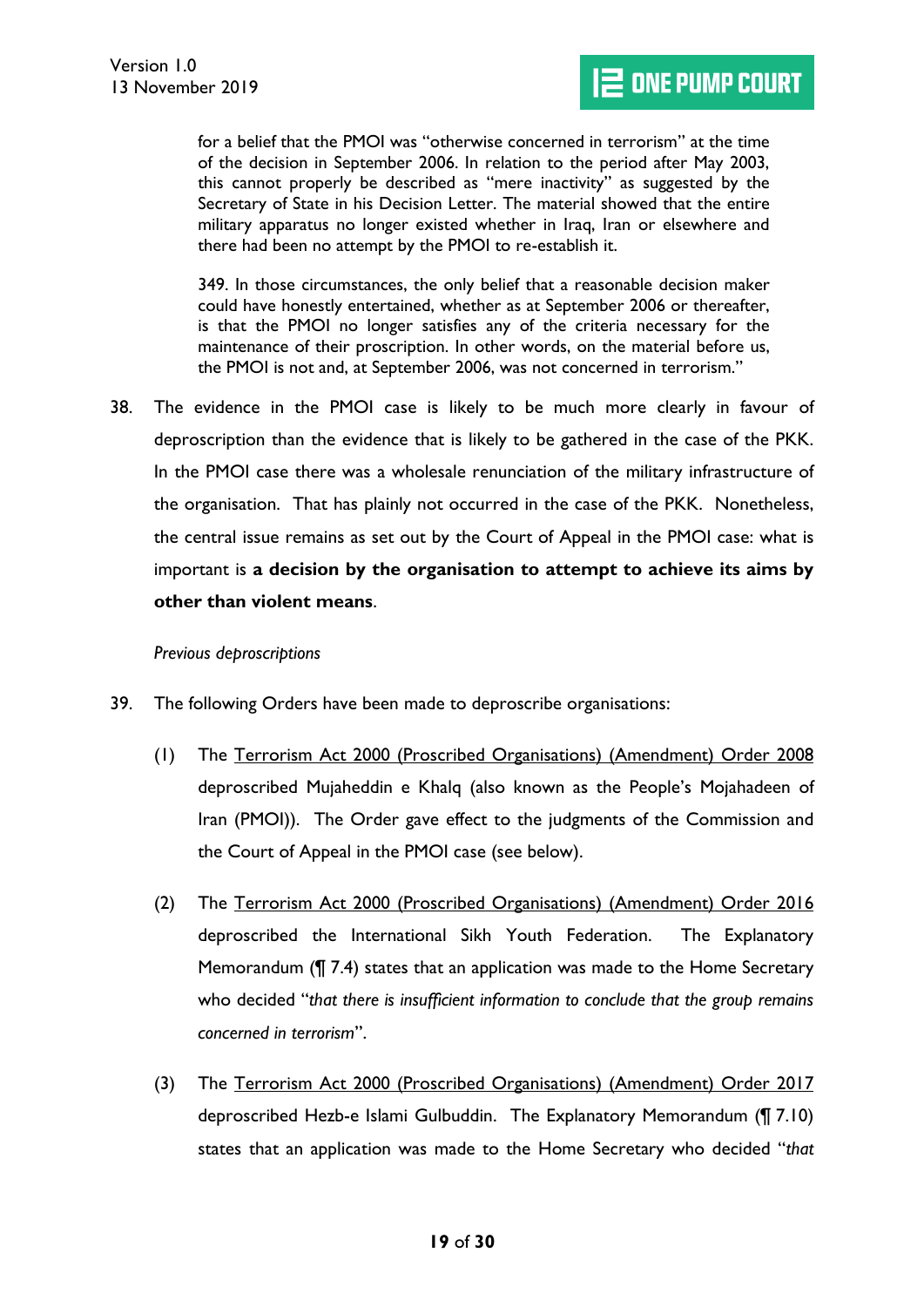*there is insufficient information to conclude that the group remains concerned in terrorism*".

- (4) The Terrorism Act 2000 (Proscribed Organisations) (Amendment) (No 2) Order 2019 deproscribed the Libyan Islamic Fighting Group (LIFG). The (draft) Explanatory Memorandum (¶ 7.3) states that "*the group is now defunct and no longer exists*".
- 40. The above precedents show how the Home Secretary has resolved to exercise her discretion over whether to deproscribe organisations. As such, on standard public law principles, the Home Secretary can be expected to apply the same approach to any application by the PKK for deproscription.
- 41. Further, the latest Order proscribing organisations is the Terrorism Act 2000 (Proscribed Organisations) (Amendment) Order 2019. The Explanatory Memorandum to that Order (para 6.2) sets out the criteria to which the Home Secretary has regard in determining whether to proscribe an organisation in the first place. This is set out in precisely identical terms to other recent Orders, such as the Terrorism Act 2000 (Proscribed Organisations) (Amendment) Order 2017 set out above which both proscribes and deproscribes. These criteria were also referred to in the debate in the House of Commons on 13-14 March 2001 on the Terrorism Act (Proscribed Organisations) (Amendment) Order 2001 which proscribed the PKK. ¶ 6.2 of the 2019 Order provides as follows:

"The Secretary of State has regard to several factors in deciding, as a matter of discretion, whether or not to proscribe an organisation. These are:

- the nature and scale of the organisation's activities;
- the specific threat that it poses to the UK;
- the specific threat that it poses to British nationals overseas;
- the extent of the organisation's presence in the UK; and
- the need to support international partners in the fight against terrorism."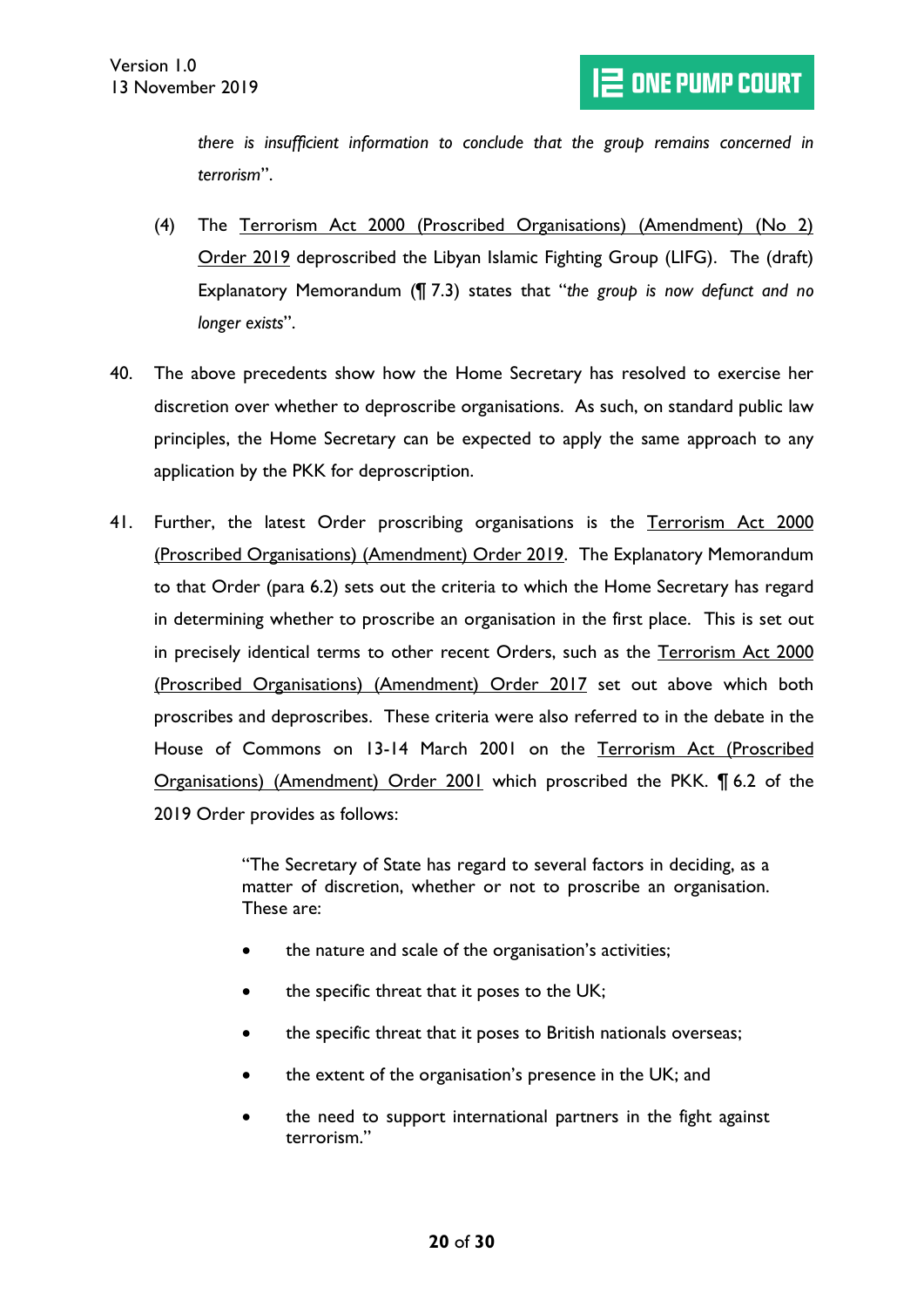42. On standard public law principles, the Home Secretary can be expected to apply the same approach to any application by the PKK for deproscription.

<span id="page-20-0"></span>*The rules for applications for deproscription*

<span id="page-20-1"></span>43. The rules for making an application for deproscription are exhaustively set out in the Proscribed Organisations (Applications for Deproscription etc.) Regulations 2006. The relevant provisions provide as follows:

# "**3.— Applications under section 4(1)(a) of the Act**

(1) An application under section  $4(1)(a)$  of the Act must be made in writing and must state—

(a) the name of the organisation to which the application relates;

(b) whether the application is being made by the organisation or by a person affected by the organisation's proscription; and

(c) the grounds on which the application is made.

(2) In the case of an application made by an organisation, the application must also state—

(a) the name and address of the person submitting the application; and

(b) the position which he holds in the organisation or his authority to act on behalf of the organisation.

(3) In the case of an application made by a person affected by the organisation's proscription, the application must also state—

(a) the manner in which the applicant is so affected; and

(b) the applicant's name and address.

(4) An application must be signed by the person referred to in paragraph  $(2)(a)$  or  $(3)$ , as the case may be."

#### "**5. Address for sending or delivery**

An application must be sent or delivered to the Head of Counter Terrorism Policy, Crime Reduction and Community Safety Group, Home Office, 2 Marsham Street, London SW1P 4DF."

#### "**7. Period of determination**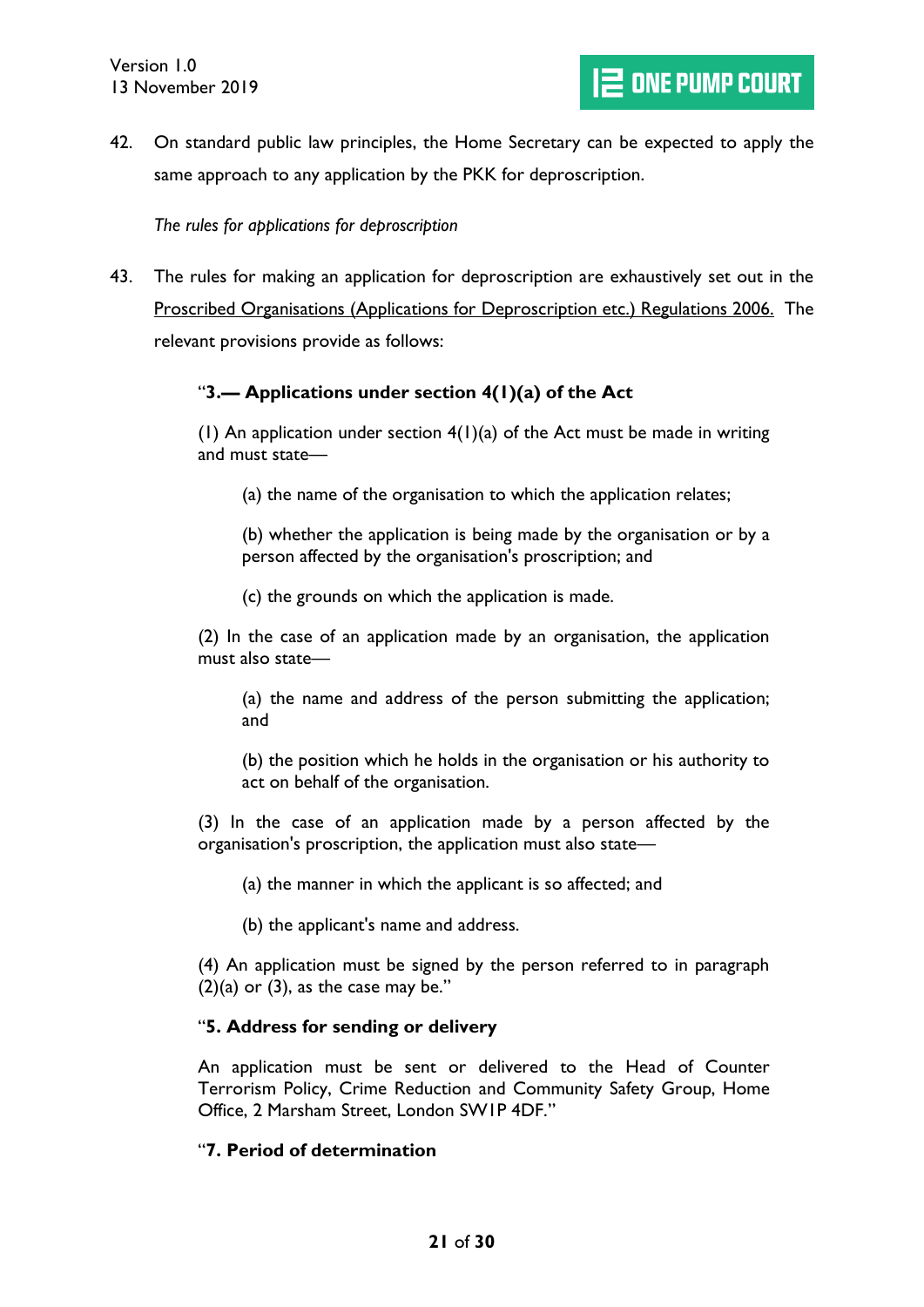The Secretary of State must determine an application within a period of 90 days beginning with the day after the day on which he receives the application."

#### "**8. Refusal of application**

Where the Secretary of State refuses an application, he must as soon as practicable—

(a) inform the applicant of his refusal, and

(b) notify him of the procedures for appealing against the refusal to the Proscribed Organisations Appeal Commission."

<span id="page-21-0"></span>*The rules of the Proscribed Organisation Appeal Commission*

- <span id="page-21-2"></span>44. Applications to the Commission are dealt with under The Proscribed Organisations Appeal Commission (Procedure) Rules 2007 (as amended).
- 45. The time limit to appeal is 42 days after the day on which the appellant is informed of the Secretary of State's refusal to deproscribe the organisation (Rule  $6(1)$ ).
- <span id="page-21-1"></span>46. There are strict rules on the content of the Notice of Appeal, set out in Rule 7 as follows in particular:

"7.— Notice of appeal

(1) The notice of appeal must—

(a) set out the grounds on which the appellant applied to the Secretary of State under section 4 of the 2000 Act for an order under section  $3(3)$  or  $(8)$  of that Act;

(b) set out the grounds for the appeal to the Commission;

(c) give reasons in support of the grounds mentioned in subparagraph (b);

(d) where proceedings are brought under section  $7(1)(a)$  of the 1998 Act, give details of the Convention right which is alleged to have been infringed.

(2) The notice of appeal must be signed—

(a) where the appellant is the organisation, by a person who claims to be a member of the organisation or by its representative;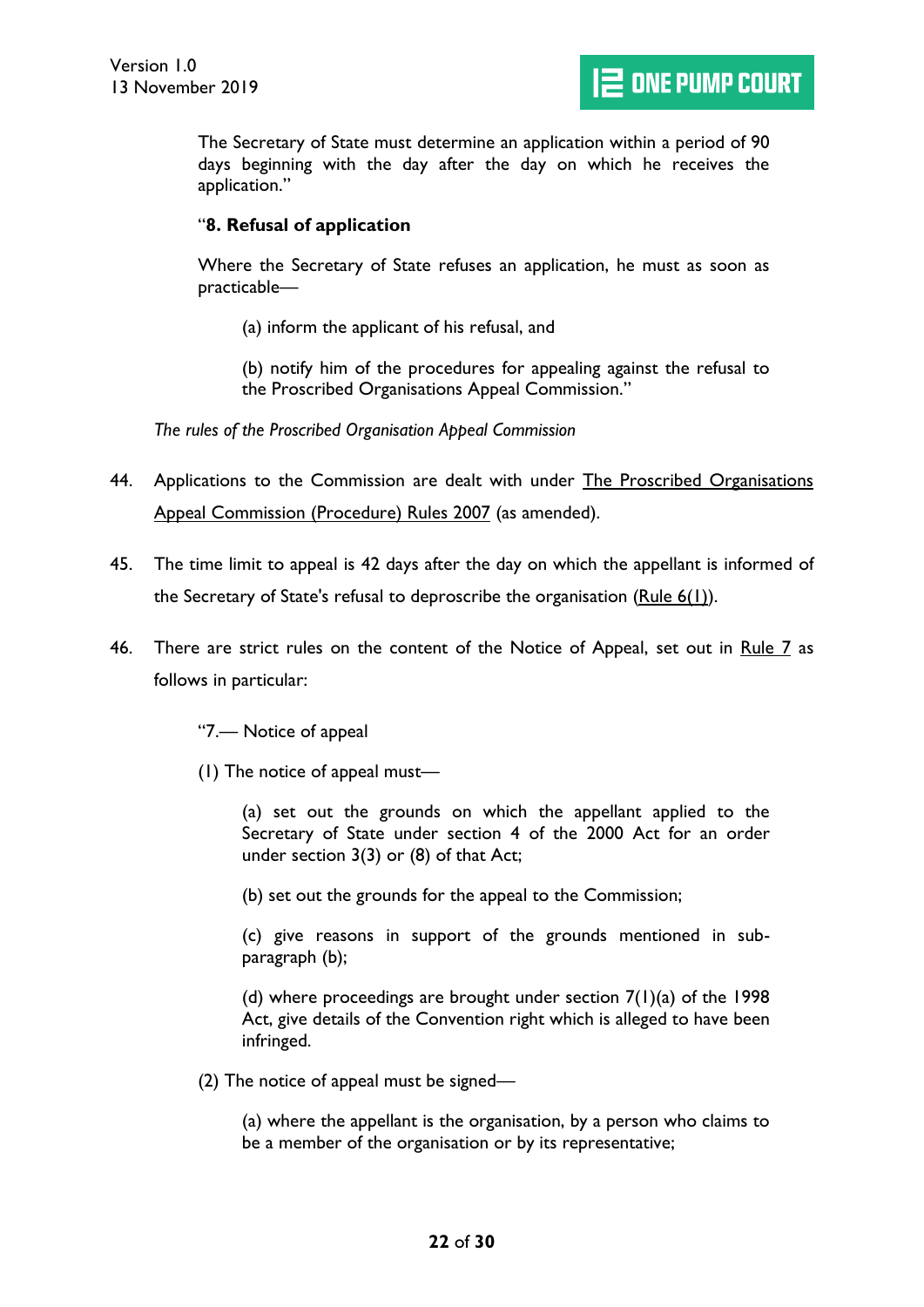(b) where the appellant is a person affected by the organisation's proscription […] by that person or by his representative, and be dated.

(3) The notice of appeal must state—

(a) the name of the organisation;

(b) the name and address of the signatory of the notice and the category of person mentioned in paragraph (2) into which he falls;

(c) the name and address of any representative of the appellant, where the representative is not the signatory.

(4) Where the signatory of the notice of appeal is the appellant's representative, he must certify in the notice that he has completed the notice in accordance with the appellant's instructions.

(5) The signatory of the notice of appeal must attach to it a copy of the document which informed the appellant of the decision being appealed against."

- 47. The Rules envisage closed material proceedings, redaction of evidence by the Home Secretary, and the appointment of a special advocate who, once they have received closed material, is prohibited from communicating with the appellant about the case (Rules 4, 9, 10, 14 to 16, and 22).
- 48. The Rules provide that the Home Secretary should file a reply, which can be withheld from the appellant, including (a) the reasons for the proscription of the organisation; (b) a summary of the evidence in support of those reasons; and (c) the evidence on which she relies in opposition to the appeal (Rule 12).
- 49. An application can be made to rely on further material, or for the Home Secretary to disclose material on which she relies  $(Rule 13)$ . However, there is no guarantee that such an application would be granted.
- <span id="page-22-1"></span>50. Any application for permission to appeal may be made "*no later than 10 days after the day on which the applicant received the determination*" (Rule 30) (excluding non-business days (Rule 35)) and must set out the grounds of appeal.
- <span id="page-22-0"></span>51. The Commission operates out of Field House, using the same support staff as the Special Immigration Appeals Commission ("**SIAC**").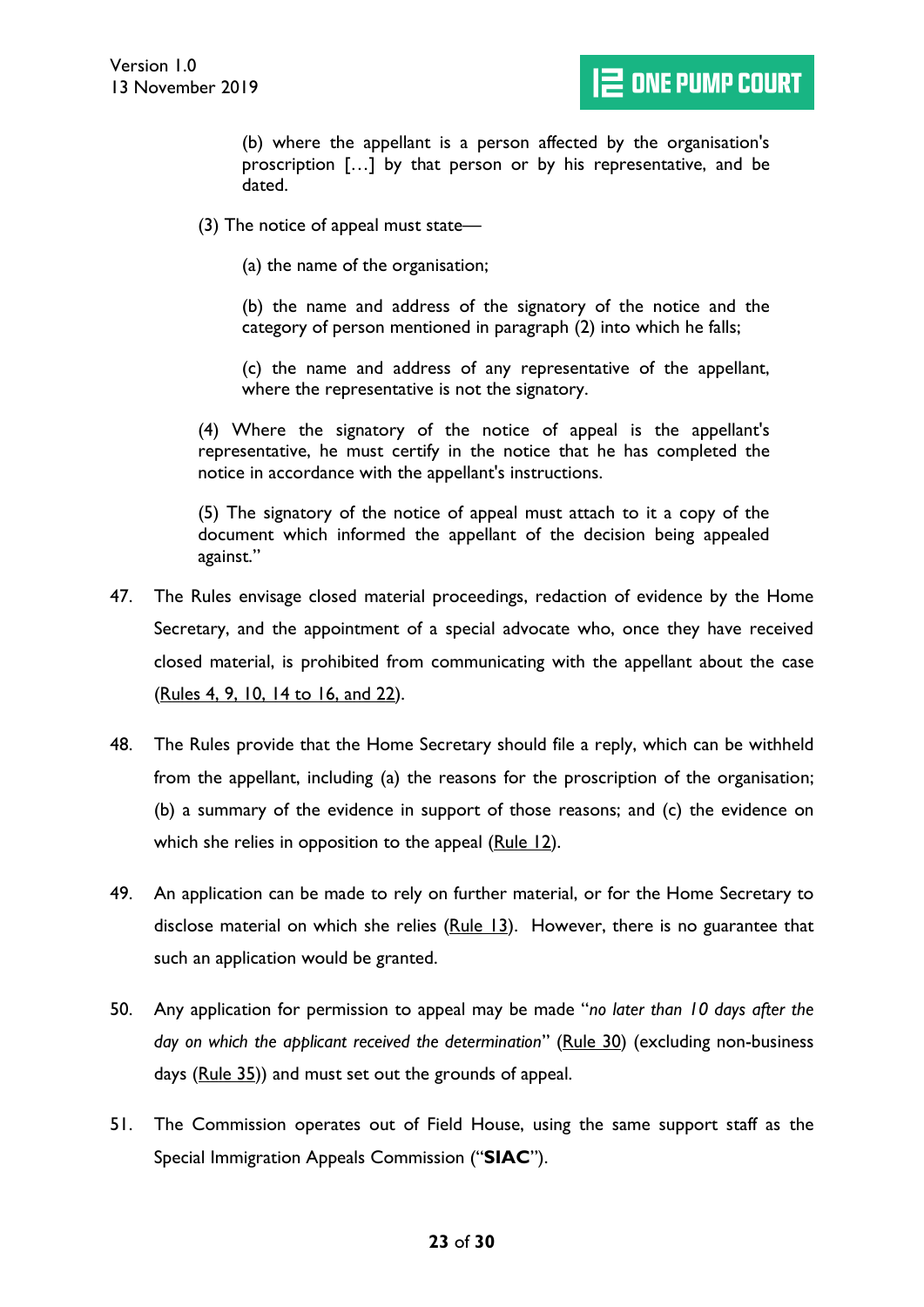<span id="page-23-0"></span>*The judicial review of the proscription of the PKK*

- 52. The decision to proscribe the PKK in the Terrorism Act (Proscribed Organisations) (Amendment) Order 2001 was subject to an application for permission to apply for judicial review. The PMOI also brought proceedings, as did a representative of Lashkar e Tayyabah, both of which organisations were proscribed by the same Order. The case was *R (on the application of the PKK and others) v Secretary of State for the Home Department* [2002] EWHC 644 (Admin); 17 April 2002.
- 53. There were over 100 claimants in support of the PKK. As Richards J noted at ¶ 37, "*It is said that they are only a small proportion of those who wished to be joined as claimants.*" Estella Schmidt gave evidence in support of the claimants. The claimants challenged the Home Office's contention that the PKK continued to be concerned in terrorism. Considerable evidence was provided of the negative effect on Kurdish political expression caused by the proscription of the PKK.
- 54. Richards J held that the claimants had an arguable claim. However, at  $\P$  92, permission was refused because the Commission amounted to an adequate alternative remedy.
- 55. The decision of the Administrative Court was a permission decision, and so does not set binding precedent. However, it is un-appealed, well-reasoned, and has stood for over 17 years unchallenged. As such, in my view, it is likely to carry considerable persuasive weight. In particular, in my view, it is very likely that any application for judicial review of a decision not to deproscribe the PKK will be refused permission on the ground that there is an alternative remedy in the Commission.

<span id="page-23-1"></span>*The Belgian Case on proscription of the PKK*

56. I am aware that in Belgium there has recently been a case dealing with the proscription of the PKK under Belgian law. I have made a request to Jan Fermon, the Belgian lawyer involved in the case, for further information about the case, in the hope that it can assist with arguments relating to the applicability to the present case of ECHR Articles 10 and 11 and the right to take up arms in support of national selfdetermination.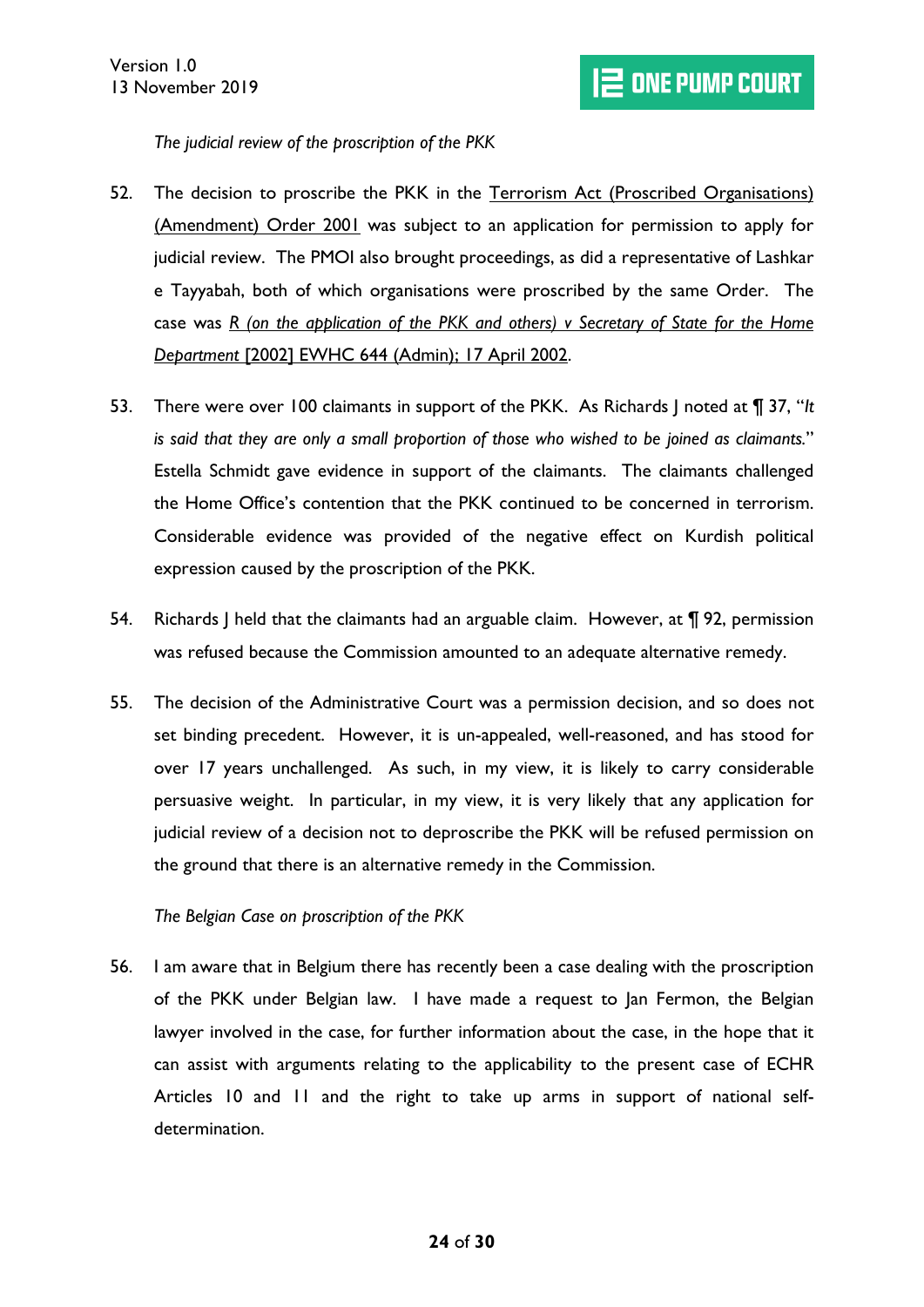# <span id="page-24-0"></span>**Advice**

<span id="page-24-1"></span>*Standing – the ideal clients*

- <span id="page-24-2"></span>57. As the legal provisions above make clear, anyone who brings a claim must be close enough to the PKK in order to have standing. The question of standing can be raised by the Home Secretary in order to refuse an application or oppose an appeal to the Commission. As such, an applicant will need to evidence, for example in a witness statement, that they have standing.
- 58. However, at the same time, anyone whose relationship to the PKK is so close as to allow them to have standing may be guilty of one of the numerous terrorism offences for which an application to the Home Secretary does not provide immunity. Alternatively, they may have only committed offences for which they would be granted immunity, but they would nonetheless become the subject of investigation by the security services. The security services could then gather additional evidence against such an individual in order to bring proceedings against them.
- <span id="page-24-3"></span>59. As such, the client will need to have the risks of participating in proceedings drawn clearly to their attention.
- 60. Further, the immunity provided by the Terrorism Act 2000 s 11 extends only to criminal matters. It does not extend to civil, immigration, or citizenship matters. As such, the following issues arise:
	- (1) Any evidence provided in the course of a deproscription application could be used as the basis for the making of a Terrorism Prevention and Investigation Measure, the system which replaced Control Orders.
	- (2) For any foreign national, evidence provided in the course of a deproscription application could (and almost certainly would) be used as evidence to refuse the grant of leave to enter or remain, or to curtail leave already granted.
	- (3) There is a risk that a British citizen with dual nationality, or a British national who acquired citizenship by naturalisation and who there are reasonable grounds to believe could obtain an alternative nationality, could have their citizenship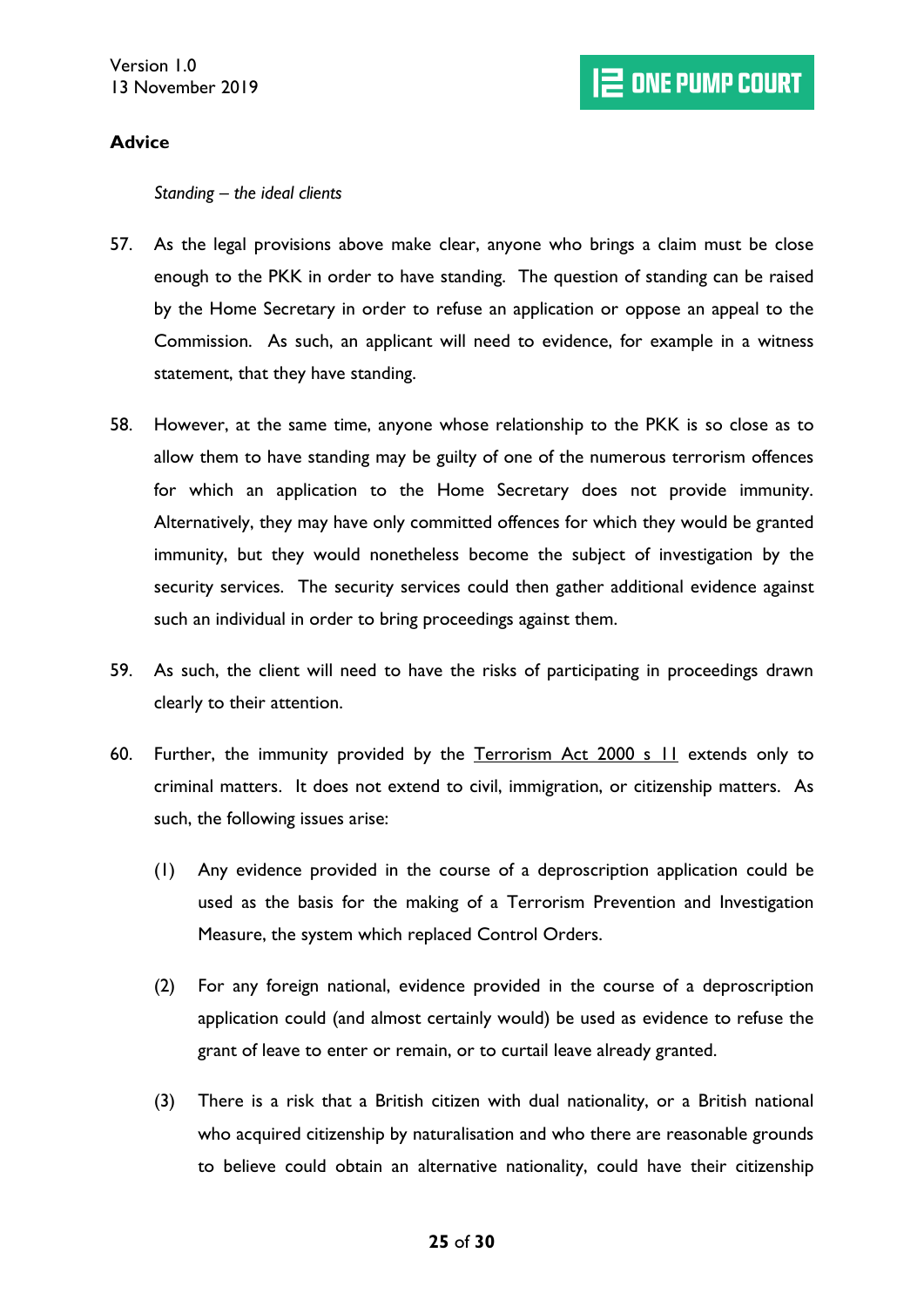revoked on the basis of evidence provided in a deproscription application. Such a process would be likely to occur whilst the applicant was out of the jurisdiction, which would then prevent their return to the United Kingdom to access appeal rights.

- (4) Finally, the immunity only extends to prosecutions in the United Kingdom. It does not extend to prosecutions in Turkey. As such, the British government could (and in my view would) disclose to the Turkish state the identity of any person involved in the deproscription application. Any such person would then be at real risk of an extradition application being made by the Turkish state. In my view, at present, such an application would be unlikely to be granted by the Home Secretary or the courts of the United Kingdom. However, this cannot be guaranteed always to be the case. Further, the Turkish state has a long memory, and will pursue grudges, through lawful or unlawful means. For instance, the Turkish state kidnapped Abdullah Öcallan in Nairobi, having received information and assistance from the CIA. As such, the Turkish state could pursue extradition through other (particularly non-European) states, or could simply extraordinarily render an applicant to Turkey for prosecution or other persecution.
- <span id="page-25-1"></span>61. In summary, in order to minimise risk to the client, they must be:
	- (1) Affected by the proscription, for example because they cannot take part in the PKK's activities;
	- (2) A person who has never taken any role in the PKK beyond mere membership (this ideally being explained by their fear of being accused of terrorism offences);
	- (3) A British citizen by birth;
	- (4) Not have any other citizenship; and
	- (5) Not plan to ever travel to Turkey.
- <span id="page-25-0"></span>62. Alternatively, an individual who has already been convicted of membership of, or actions taken in relation to, the PKK may be an appropriate client. Such a client would already be facing all of the negative consequences that making an application could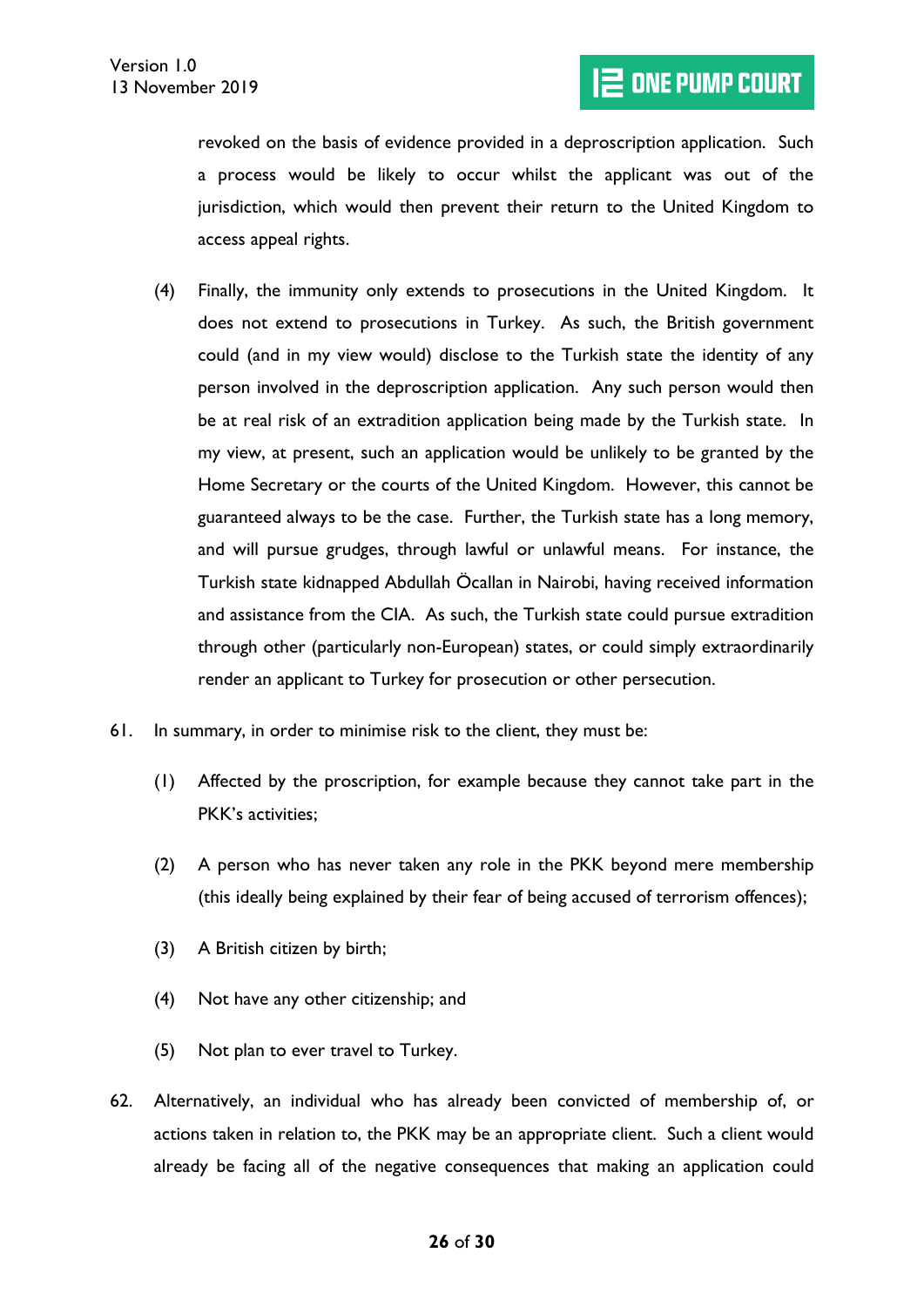potentially bring. In the case of *R v Aidan James*, a British man was convicted of attending a PKK training camp. This may be the ideal sort of client.

#### <span id="page-26-0"></span>*The test for deproscription*

- <span id="page-26-1"></span>63. The test for deproscription is not set out clearly in the relevant law. However, the Home Secretary in making her decision, and the Commission and any Court reviewing her decision, will have regard to the following test:
	- (1) Stage 1: Does the Home Secretary honestly and on reasonable grounds believe that at the time of the decision the organisation "is concerned in terrorism"? If not, then she must deproscribe. If so, then consider stage 2.
	- (2) Stage 2: in the exercise of the Home Secretary's discretion, should the organisation remain proscribed?
- 64. The first stage of the test will inevitably be influenced by whether there has been a decision by the PKK to attempt to achieve its aims by other than violent means.
- <span id="page-26-2"></span>65. The second stage of the test will be influenced by the factors to which the Home Secretary has regard in deciding whether or not to proscribe an organisation:
	- (1) The nature and scale of the organisation's activities;
	- (2) The specific threat that it poses to the UK;
	- (3) The specific threat that it poses to British nationals overseas;
	- (4) The extent of the organisation's presence in the UK; and
	- (5) The need to support international partners in the fight against terrorism.
- <span id="page-26-3"></span>66. Any appeal to the Commission or onward appeal to the Courts will apply judicial review principles, albeit that when Article 10 or 11 ECHR rights are involved the relevant tribunal will apply "anxious" or "intense" scrutiny to the Home Secretary's decision.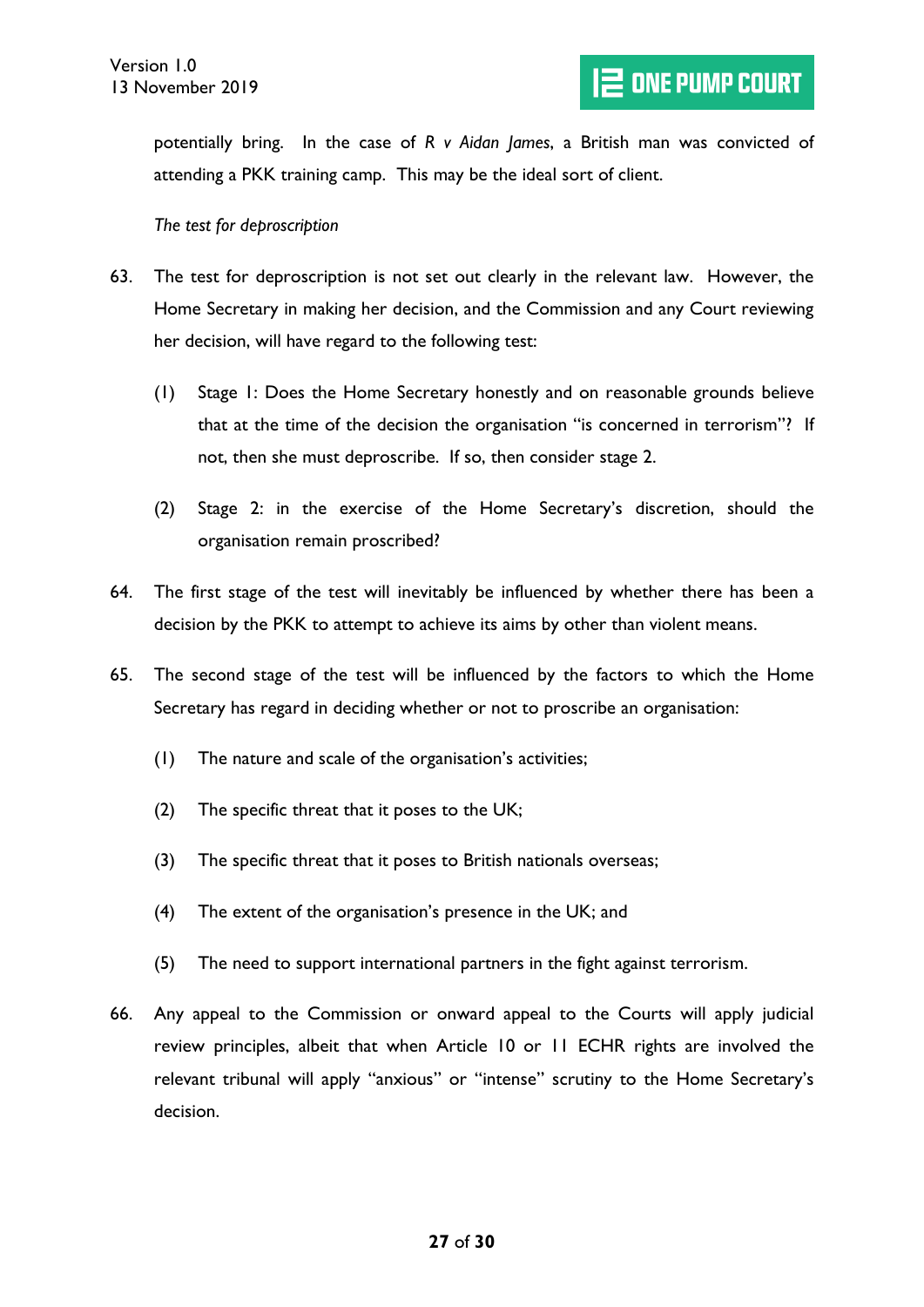<span id="page-27-0"></span>*Evidence*

- <span id="page-27-1"></span>67. Given that any appeal to the Commission is conducted on judicial review principles, it will be necessary to introduce all the evidence on which the applicant intends to rely at the point that the application is made. If the material is not provided to the Home Secretary, then applying ordinary public law principles and the Commission's rules, the Commission will not have regard to it unless it gives permission. As such, the evidence-gathering exercise for the application must be thorough and complete before the application is made to the Home Secretary.
- 68. The evidence will need to specifically address the first stage of the test for deproscription, i.e. whether the PKK is currently concerned in terrorism. It will need to deal with the PKK's failure to renounce its weapons. The application should deal specifically and in detail with the PKK's use of their weapons in self-defence and the defence of others, whilst at the same time explaining that they are not used offensively against the Turkish state with an intent to influence the Turkish government or a section of the Turkish public for a political or ideological cause. This part of the evidence must be aimed at the objective circumstances of the PKK *at present*, including whether they are at present preparing to commit acts of terrorism in future.
- <span id="page-27-2"></span>69. The evidence will also need to address the second stage of the test for deproscription, i.e. the Home Secretary's residual discretion. This is a primarily political question. The evidence will need to deal with the geopolitical circumstances surrounding the PKK's original proscription, as well as its continued proscription. The evidence will also need to address the right of a people to self-determination, and to use force lawfully in the pursuit of such a right (although on this point the submissions will need to be careful not to undermine the submission that the PKK is no longer concerned in terrorism as defined in the Terrorism Act 2000 s 1). The evidence will also need to address the impact of the proscription on the rights of political expression of the Kurdish community in the United Kingdom. The evidence should pay particular regard to the matters adduced by the prosecution in the recent case of *R v Aidan James*, involving a conviction for attending a PKK training camp in Iraq: the Home Secretary will inevitably rely on this material. Connections should therefore be made with defence lawyers in that case.